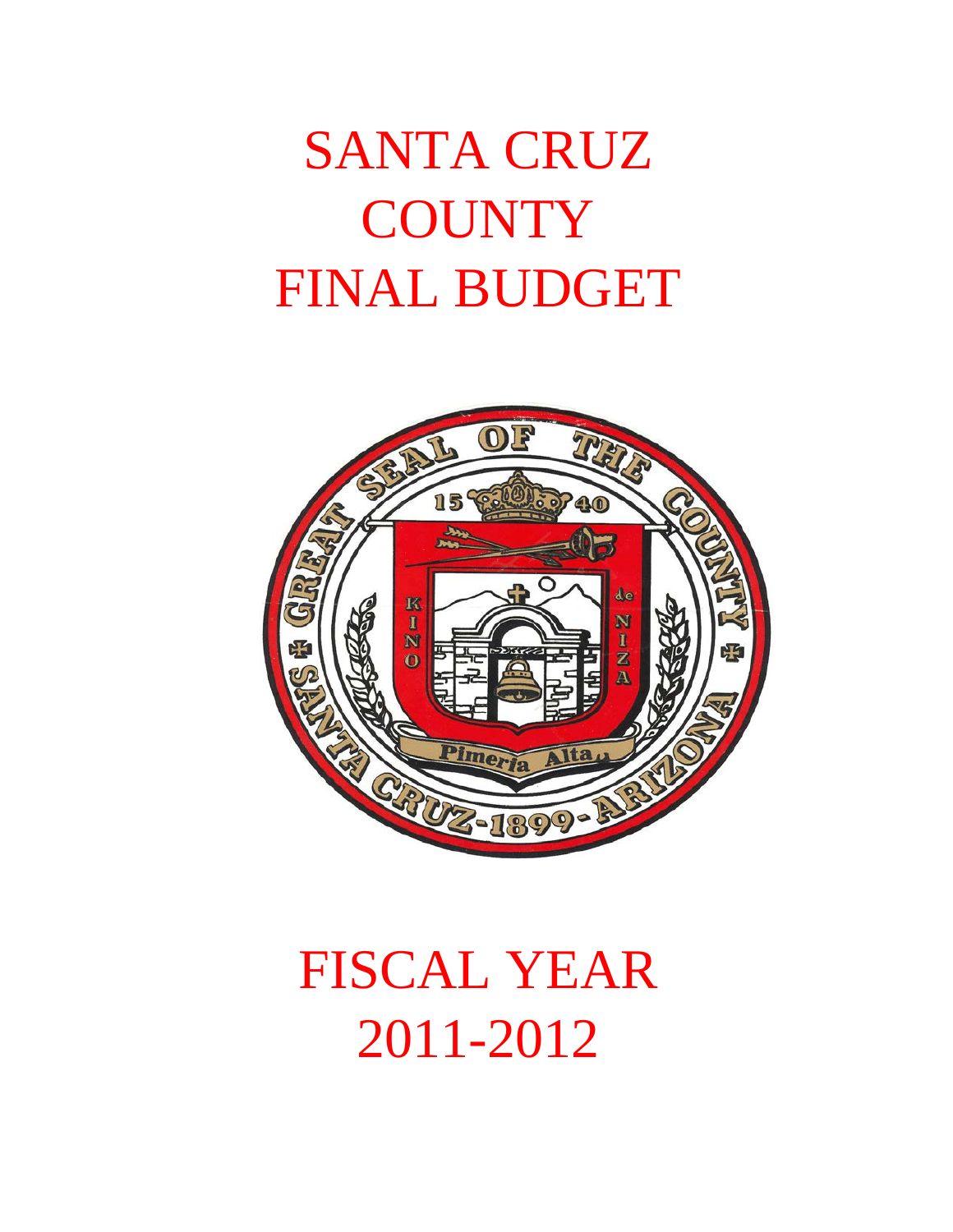#### **SANTA CRUZ COUNTY Summary Schedule of Estimated Revenues and Expenditures/Expenses Fiscal Year 2011-2012**

| 8/10/2011                                              |     |                                                                 |      |                                                                                   |      |                                                                 |    |                                                                                                |    |                                                                                                        |     |                                                       |    |            |    |                                                                                     |      |                                                                       |
|--------------------------------------------------------|-----|-----------------------------------------------------------------|------|-----------------------------------------------------------------------------------|------|-----------------------------------------------------------------|----|------------------------------------------------------------------------------------------------|----|--------------------------------------------------------------------------------------------------------|-----|-------------------------------------------------------|----|------------|----|-------------------------------------------------------------------------------------|------|-----------------------------------------------------------------------|
| <b>FUND</b>                                            |     | <b>ADOPTED</b><br><b>BUDGETED</b><br><b>EXPENSES</b><br>2010-11 |      | <b>ACTUAL</b><br><b>EXPENDITURES/ EXPENDITURES/</b><br><b>EXPENSES</b><br>2010-11 |      | <b>FUND</b><br><b>BALANCE/</b><br><b>NET ASSETS</b><br>7/1/2011 |    | <b>DIRECT</b><br><b>PROPERTY</b><br><b>TAX</b><br><b>REVENUES</b><br>2011-12<br><b>PRIMARY</b> |    | <b>ESTIMATED</b><br><b>REVENUES</b><br><b>OTHER THAN</b><br><b>PROPERTY</b><br><b>TAXES</b><br>2011-12 |     | <b>INTERFUND</b><br><b>TRANSFERS</b><br>2011-12<br>IN |    | <b>OUT</b> |    | <b>TOTAL</b><br><b>FINANCIAL</b><br><b>RESOURCES</b><br><b>AVAILABLE</b><br>2011-12 |      | <b>BUDGETED</b><br><b>EXPENDITURES/</b><br><b>EXPENSES</b><br>2011-12 |
| <b>GENERAL FUND</b>                                    | \$  | 25,925,726                                                      | \$   | 17,086,583                                                                        | - \$ | 9,963,139                                                       |    | \$10,795,615                                                                                   | \$ | 9,505,659                                                                                              | \$  | $\overline{\phantom{0}}$                              | \$ | 4,449,914  | \$ | 25,814,499                                                                          | S    | 25,814,499                                                            |
|                                                        |     |                                                                 |      |                                                                                   |      |                                                                 |    |                                                                                                |    |                                                                                                        |     |                                                       |    |            |    |                                                                                     |      |                                                                       |
| <b>GENERAL FUND</b><br><b>OVERRIDE-ELECTION</b>        |     | ,,,,,,,,,,,,,,,,,,,,,,,,,,,                                     |      |                                                                                   |      |                                                                 |    | <b>SECONDARY</b>                                                                               |    |                                                                                                        |     |                                                       |    |            |    |                                                                                     |      |                                                                       |
| <b>TOTAL GENERAL FUND</b>                              | S   | 25,925,726                                                      | - \$ | 17,086,583 \$                                                                     |      | 9,963,139                                                       | \$ | 10,795,615                                                                                     | -S | $9,505,659$ \$                                                                                         |     |                                                       |    | 4,449,914  | S  | 25,814,499 \$                                                                       |      | 25,814,499                                                            |
| <b>SPECIAL REV. FUNDS</b><br><b>DEBT SERVICE FUNDS</b> | \$. | 34,503,322                                                      | \$   | 23,908,600 \$                                                                     |      | 9,365,827                                                       | S. | 2,489,025                                                                                      | \$ | 30,108,376                                                                                             | S.  | 3,672,680                                             | \$ | 224,881    | \$ | 45,411,027                                                                          | -SS  | 45,411,027                                                            |
| <b>AVAILABLE</b>                                       |     | 1,236,584                                                       |      | 368.138                                                                           |      | 240,982                                                         |    |                                                                                                |    |                                                                                                        |     | 995,865                                               |    |            |    | 1,236,847                                                                           |      | 1,236,847                                                             |
| <b>LESS: DESIGNATION</b>                               |     |                                                                 |      |                                                                                   |      |                                                                 |    |                                                                                                |    |                                                                                                        |     |                                                       |    |            |    |                                                                                     |      |                                                                       |
| FOR FUTURE YEARS                                       |     |                                                                 |      |                                                                                   |      |                                                                 |    |                                                                                                |    |                                                                                                        |     |                                                       |    |            |    |                                                                                     |      |                                                                       |
| <b>TOTAL DEBT SERVICE</b>                              |     | 1,236,584                                                       |      | 368,138                                                                           |      | 240,982                                                         |    |                                                                                                |    |                                                                                                        |     | 995,865                                               |    |            |    | 1,236,847                                                                           |      | 1,236,847                                                             |
| <b>CAPITAL PROJECTS</b>                                |     | 9,455,017                                                       |      | 6,399,482                                                                         |      | 1,100,573                                                       |    |                                                                                                |    | 243,750                                                                                                |     | 6,250                                                 |    |            |    | 1,350,573                                                                           |      | 1,350,573                                                             |
| PERMANENT FUNDS                                        |     |                                                                 |      |                                                                                   |      |                                                                 |    |                                                                                                |    |                                                                                                        |     |                                                       |    |            |    |                                                                                     |      |                                                                       |
| <b>ENTERPRISE FUNDS</b>                                |     |                                                                 |      |                                                                                   |      |                                                                 |    |                                                                                                |    |                                                                                                        |     |                                                       |    |            |    |                                                                                     |      |                                                                       |
| AVAILABLE                                              |     | 3,476,657                                                       |      | 1,481,777                                                                         |      | 1,919,852                                                       |    |                                                                                                |    | 944,334                                                                                                |     | 145,063                                               |    | 145,063    |    | 2,864,186                                                                           |      | 2,864,186                                                             |
| <b>LESS: DESIGNATION</b>                               |     |                                                                 |      |                                                                                   |      |                                                                 |    |                                                                                                |    |                                                                                                        |     |                                                       |    |            |    |                                                                                     |      |                                                                       |
| <b>FOR FUTURE YEARS</b>                                |     | ////////////////////////////                                    |      |                                                                                   |      |                                                                 |    |                                                                                                |    |                                                                                                        |     |                                                       |    |            |    |                                                                                     |      |                                                                       |
| <b>TOTAL ENTERPRISE FUND:</b>                          |     | 3,476,657                                                       |      | 1,481,777                                                                         |      | 1,919,852                                                       |    |                                                                                                |    | 944,334                                                                                                |     | 145,063                                               |    | 145,063    |    | 2,864,186                                                                           |      | 2,864,186                                                             |
| <b>TOTAL ALL FUNDS</b>                                 | S   | 74.597.307                                                      | -S   | 49,244,580                                                                        |      | 22.590.373                                                      |    | \$13.284.640                                                                                   | 5  | 40,802,119                                                                                             | - 5 | 4,819,858                                             | S  | 4,819,858  | S. | 76,677,132                                                                          | - \$ | 76,677,132                                                            |

| <b>EXPENDITURE LIMITATION COMPARISON</b>     | 2010-11    | 2011-12    |
|----------------------------------------------|------------|------------|
| BUDGETED EXPENDITURES/EXPENSES               | 74.597.307 | 76,677,132 |
| LESS: ESTIMATED EXCLUSIONS                   | 53,863,544 | 56,961,715 |
| AMOUNT SUBJECT TO THE EXPENDITURE LIMITATION | 20.733.763 | 19.715.417 |
| <b>EEC EXPENDITURE LIMITATION</b>            | 20,733,764 | 19,715,418 |

SCHEDULE A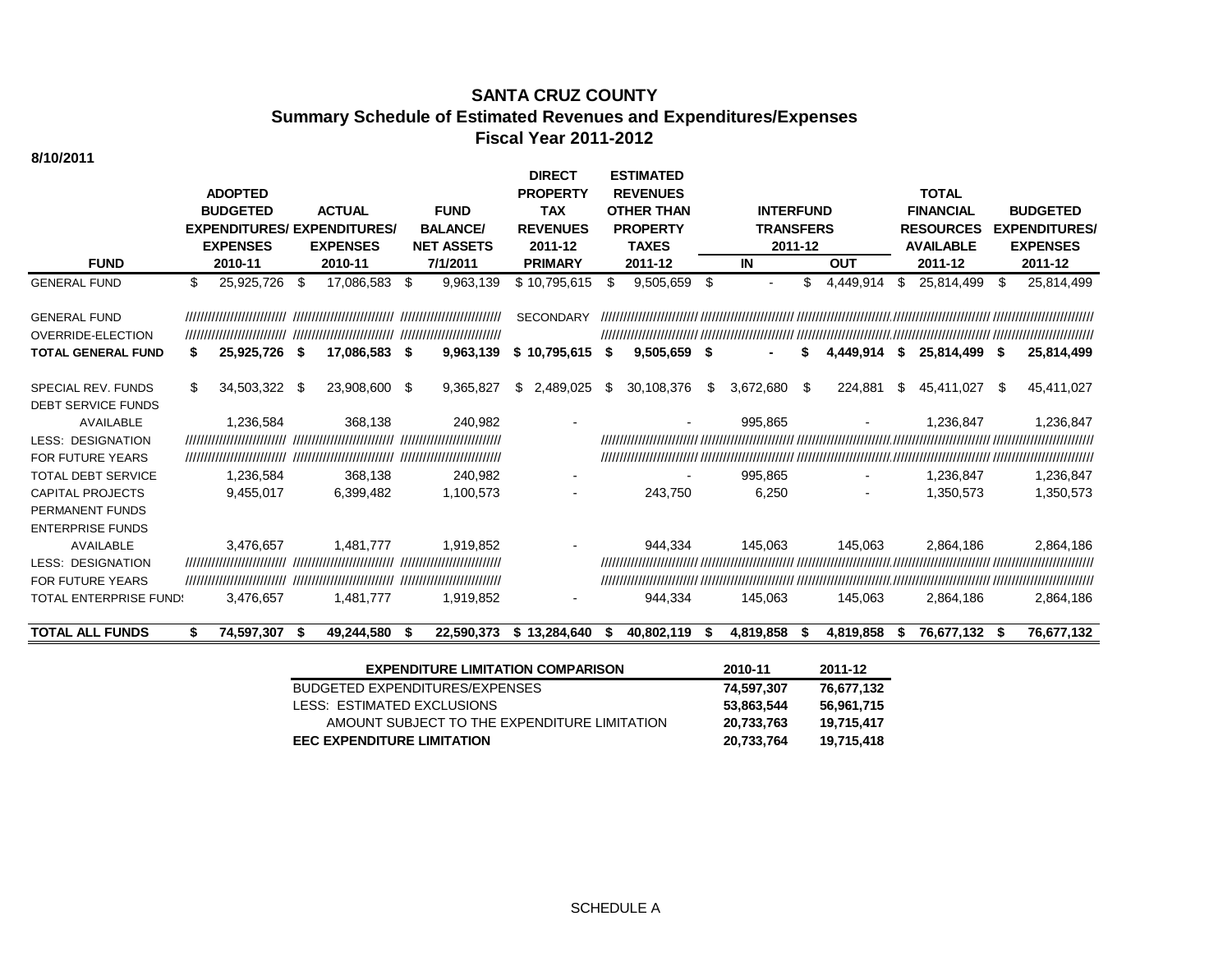# SCHEDULE B (Page 2 of 2)

### **SANTA CRUZ COUNTY Summary of Tax Levy and Tax Rate Information Fiscal Year 2011-2012**

|                                                                                                                                                                                                 |     | 2010-2011               | 2011-2012            |
|-------------------------------------------------------------------------------------------------------------------------------------------------------------------------------------------------|-----|-------------------------|----------------------|
|                                                                                                                                                                                                 |     | <b>FISCAL YEAR</b>      | <b>FISCAL YEAR</b>   |
| 1. Maximum allowable primary property tax levy calculated                                                                                                                                       | \$  | 11,897,359              | \$<br>12,222,404     |
| in accordance with A.R.S. §42-17051(A).                                                                                                                                                         |     |                         |                      |
| 2. Amount received from primary property taxation<br>in the 2010-11 fiscal year in excess of the sum<br>of that year's maximum allowable primary<br>property tax levy. A.R.S. §42-17102(A)(18). |     |                         |                      |
| 3. Property tax levy amount                                                                                                                                                                     |     |                         |                      |
| A. Primary property taxes                                                                                                                                                                       | -\$ | 11,609,650              | \$<br>10,795,615     |
| <b>B.</b> Secondary property taxes<br><b>General Fund-Override Election</b><br><b>Flood Control</b><br><b>Fire District</b><br>Debt Service Fund                                                | \$  | 2,316,963 \$<br>442,660 | 2,089,389<br>399,636 |
| <b>Total secondary property taxes</b>                                                                                                                                                           | \$  | 2,759,623               | \$<br>2,489,025      |
| C. Total property tax levy amounts                                                                                                                                                              | \$  | 14,369,273              | \$<br>13,284,640     |
| 4. Property taxes collected                                                                                                                                                                     |     |                         |                      |
| A. Primary property taxes                                                                                                                                                                       |     |                         |                      |
| (1) 2010-11 year's levy<br>(2) Prior years' levies                                                                                                                                              | \$  | 10,397,360<br>630,414   |                      |
| (3) Total primary property taxes                                                                                                                                                                | \$  | 11,027,773              |                      |
| <b>B.</b> Secondary property taxes                                                                                                                                                              |     |                         |                      |
| (1) 2010-11 year's levy<br>(2) Prior years' levies                                                                                                                                              | \$  | 2,071,028<br>125,327    |                      |
| (3) Total secondary property taxes                                                                                                                                                              | \$  | 2,196,355               |                      |
| <b>C. Total Property Taxes Collected</b>                                                                                                                                                        | \$  | 13,224,128              |                      |

### **SANTA CRUZ COUNTY Summary of Tax Levy and Tax Rate Information Fiscal Year 2011-2012**

| 2010-11            | 2011-12            |
|--------------------|--------------------|
| <b>FISCAL YEAR</b> | <b>FISCAL YEAR</b> |

**5. Property tax rates**

**A. County tax rate**

| (1) Primary property tax rate                                                   |                                  | 2.8215 | 2.8215 |
|---------------------------------------------------------------------------------|----------------------------------|--------|--------|
|                                                                                 | (2) Secondary property tax rates |        |        |
|                                                                                 | General Fund - Override Election |        |        |
|                                                                                 | <b>Flood Control</b>             | 0.5643 | 0.5643 |
|                                                                                 | <b>Fire District</b>             | 0.1000 | 0.1000 |
|                                                                                 | Debt Service                     | 0.0000 | 0.0000 |
|                                                                                 | <b>Total secondary tax rates</b> | 0.6643 | 0.6643 |
| (3) Total county tax rate                                                       |                                  | 3.4858 | 3.4858 |
| <b>B.</b> Special assessment district tax rates<br>Secondary property tax rates |                                  | 0.0000 | 0.0000 |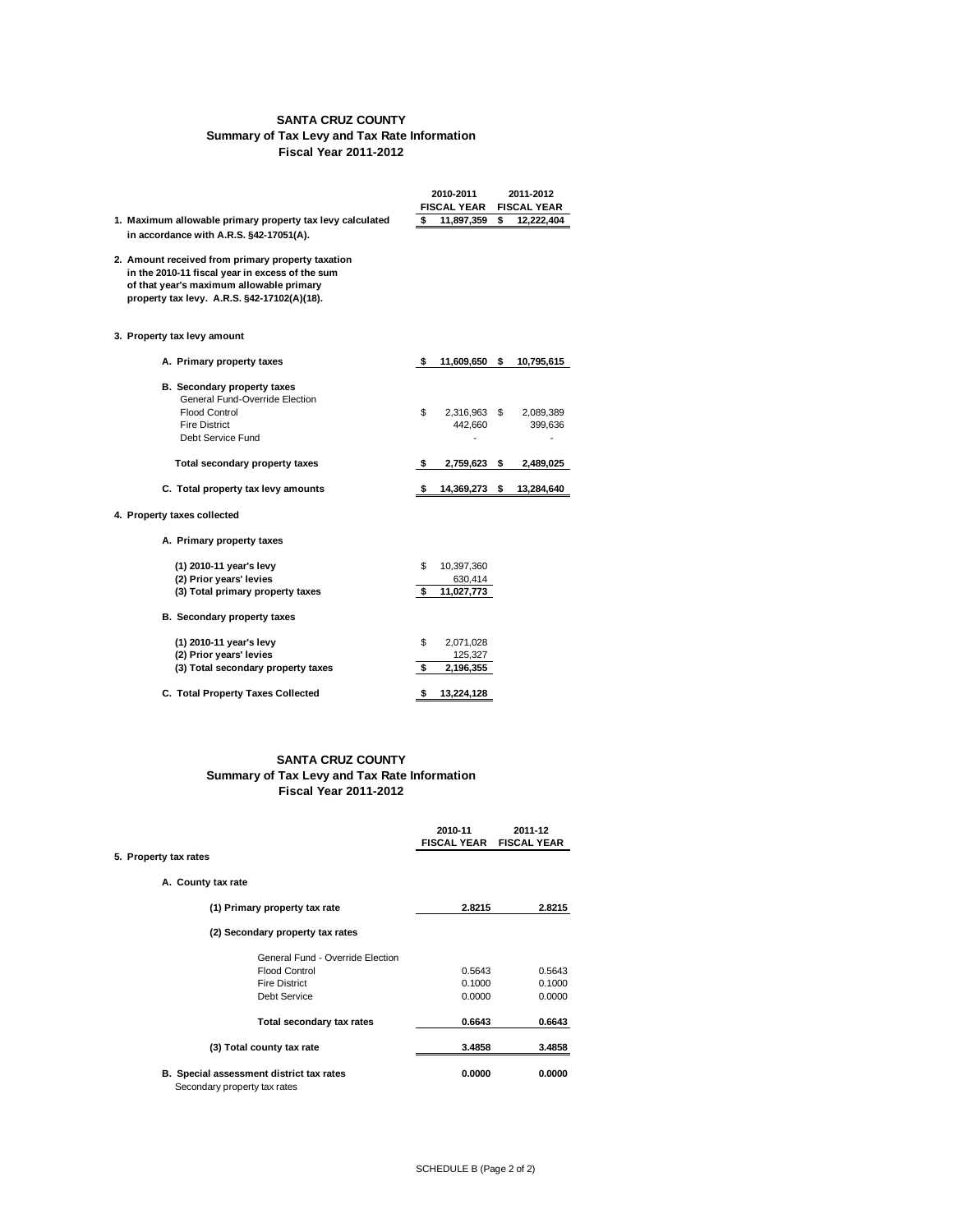|                               | <b>SOURCE OF REVENUES</b>                                                                                                  |                           | <b>ESTIMATED</b><br><b>REVENUES</b><br>2010-11 | <b>ACTUAL</b><br><b>REVENUES</b><br>2010-11 | <b>ESTIMATED</b><br><b>REVENUES</b><br>2011-12 |
|-------------------------------|----------------------------------------------------------------------------------------------------------------------------|---------------------------|------------------------------------------------|---------------------------------------------|------------------------------------------------|
| <b>GENERAL FUND:</b>          |                                                                                                                            |                           |                                                |                                             |                                                |
|                               | <b>TAXES:</b>                                                                                                              |                           |                                                |                                             |                                                |
| 4141/4142                     | DELINQUENT TAX INTEREST                                                                                                    | $\boldsymbol{\mathsf{S}}$ |                                                | \$<br>550,603 \$                            |                                                |
|                               | <b>LICENSE AND PERMITS:</b><br>X100-63-4500 BUILDING PERMITS                                                               |                           | 280,000                                        | 305,023                                     | 280,000                                        |
|                               | <b>INTERGOVERNMENTAL:</b><br>X100-04-4130 AUTO LIEU TAX<br>X100-39-4324 PRISONER DETENTION                                 |                           | 1,000,000                                      | 1,278,226                                   | 1,200,000                                      |
| X100-4461                     | X100-04-4430 FEDERAL PAYMENT LIEU TAXES<br>X100-04-4460 COUNTY 1/2 CENT TAX<br>SHARED REVENUE SALES TAX                    |                           | 916,000<br>2,000,000<br>3,000,000              | 777,268<br>2,345,508<br>3,686,681           | 875,000<br>2,200,000<br>3,400,000              |
|                               | X100-04-4500 SHARED REVENUE LIQUOR LICENSE<br>CITY/STATE/FEDERAL REIMBURSEMENT<br>X100-04-4451 STATE LOTTERY FUND          |                           | 10,000<br>118,947                              | 12,309<br>1,047,415                         | 10,000<br>130,113                              |
|                               | <b>CHARGES FOR SERVICES:</b>                                                                                               |                           | 1,125,285                                      | 1,195,639                                   | 996,546                                        |
| 4600/4619                     | <b>FINES AND FORFEITURES:</b>                                                                                              |                           | 466,000                                        | 576,155                                     | 389,000                                        |
|                               | X100-04-4910 INTEREST ON INVESTMENTS:                                                                                      |                           | 35,000                                         | 25,830                                      | 25,000                                         |
| 4980/4985                     | <b>MISCELLANEOUS:</b>                                                                                                      |                           |                                                | 94,022                                      |                                                |
|                               | <b>TOTAL GENERAL FUND</b>                                                                                                  | \$                        | 8,951,232                                      | \$<br>11,894,678                            | \$<br>9,505,659                                |
| <b>SPECIAL REVENUE FUNDS:</b> |                                                                                                                            |                           |                                                |                                             |                                                |
| 105                           | <b>ROAD FUND</b>                                                                                                           | \$                        | 3,651,994                                      | \$<br>3,184,800                             | \$<br>3,079,300                                |
|                               | <b>TOTAL ROAD FUND</b>                                                                                                     | \$                        | 3,651,994                                      | \$<br>3,184,800                             | \$<br>3,079,300                                |
| 370<br>371<br>375<br>377      | <b>HEALTH SERVICE FUND</b><br><b>MATERNAL &amp; CHILD HEALTH</b><br>SOUTHERN AZ WOMEN'S FUND<br><b>BIO TERRORISM GRANT</b> | \$                        | 100,000<br>179,403                             | \$<br>132,963<br>232<br>9<br>109,120        | \$<br>110,000<br>147,578                       |
| 378<br>379<br>380             | <b>BIO-TERRORISM BI-NATIONAL</b><br>T.B.<br><b>HIV PROGRAM</b>                                                             |                           | 20,000<br>12,000                               | 7,969<br>12,000<br>75                       | 20,000<br>12,000                               |
| 383<br>384<br>385             | <b>IMMUNIZATION PROGRAM</b><br>PHER PHASE I AND II<br>PHER PHASE III                                                       |                           | 108,483<br>100,049                             | 113,675<br>34,131<br>10,417                 |                                                |
| 386<br>387<br>600             | MEDICAL RESERVE CORP.<br>ARRA - IMMUNIZATION STIMULUS<br><b>ANIMAL CONTROL</b>                                             |                           | 13,050<br>299,169                              | 5,000<br>299,006                            | 291,598                                        |
| 601                           | STERILIZATION ENFORCEMENT<br><b>TOTAL HEALTH SERVICES</b>                                                                  |                           |                                                | 10,474                                      |                                                |
|                               |                                                                                                                            | \$                        | 832,154 \$                                     | 735,071                                     | \$<br>581,176                                  |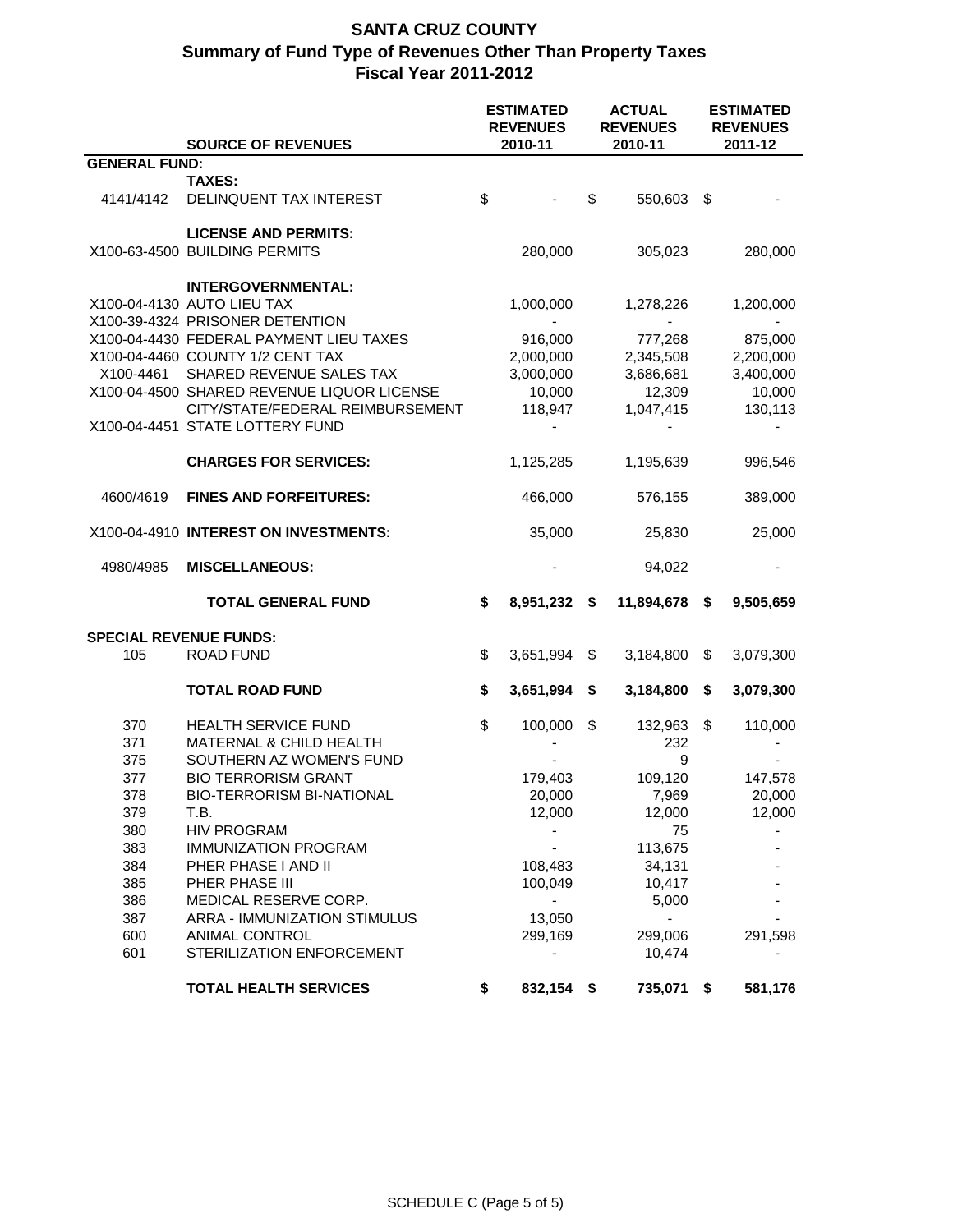| <b>SOURCE OF REVENUE</b> |                                   | <b>ESTIMATED</b><br><b>REVENUES</b><br>2010-11 | <b>ACTUAL</b><br><b>REVENUES</b><br>2010-11 | <b>ESTIMATED</b><br><b>REVENUES</b><br>2011-12 |
|--------------------------|-----------------------------------|------------------------------------------------|---------------------------------------------|------------------------------------------------|
|                          | <b>SPECIAL REVENUE FUNDS:</b>     |                                                |                                             |                                                |
|                          | ADOT HOUSE BILL 2565              |                                                | \$                                          |                                                |
| 106<br>107               | PALO PARADO RAILROAD IMPROVEMENT  | \$                                             | 20,575 \$                                   |                                                |
|                          |                                   |                                                |                                             |                                                |
| 110                      | ASSESSOR RET. & CONVERSION FUND   | 40,000                                         | 37,852                                      | 30,000                                         |
| 111                      | RECORDER RETRIEVAL CONVERSION     | 40,000                                         | 38,721                                      | 30,000                                         |
| 112                      | <b>TAXPAYERS' INFORMATION</b>     | 10,000                                         | 10,087                                      | 7,500                                          |
| 118                      | <b>HAVA BLOCK GRANT</b>           | $\sim$                                         | 28                                          | 75                                             |
| 120                      | OLD COURTHOUSE FUND               | 34,740                                         | (106)                                       |                                                |
| 125                      | PROSECUTION HIDTA                 | 185,713                                        | (92, 100)                                   | 167,141                                        |
| 126                      | ATTORNEY'S DIVERSION PROGRAM      | 1,000                                          | 1,598                                       | 1,000                                          |
| 127                      | <b>VICTIM RIGHTS NOTIFICATION</b> | 15,604                                         | 31,242                                      | 30,650                                         |
| 128                      | <b>BAD CHECK COLLECTION</b>       | 10,000                                         | 19,902                                      | 7,500                                          |
| 130                      | <b>COST OF PROSECUTION</b>        | 1,000                                          | 1,742                                       | 1,500                                          |
| 132                      | FILL THE GAP (ATTORNEY)           | 5,000                                          | 4,389                                       | 4,000                                          |
| 133                      | 5% FILL THE GAP FEES (ATTORNEY)   | $\blacksquare$                                 | 536                                         |                                                |
| 134                      | ANTI-RACKETEERING                 | 250,000                                        | 703,290                                     | 550,000                                        |
| 135                      | A.C.J.C. PROSECUTION #6           |                                                | $\blacksquare$                              | 52,838                                         |
| 136                      | <b>VICTIM WITNESS PROGRAM</b>     |                                                | 2,426                                       |                                                |
| 137                      | VICTIM'S COMPENSATION - VOCA      | 9,140                                          |                                             |                                                |
| 138                      | ATTORNEY'S VICTIM COMPENSATION    | 28,302                                         | 51,603                                      | 40,184                                         |
| 139                      | <b>ATTORNEY'S ENHANCEMENT</b>     |                                                |                                             |                                                |
|                          |                                   | 100,000                                        | 118,285                                     | 108,000                                        |
| 140                      | VICTIM ASSISTANCE GRANT           | 22,000                                         | 17,600                                      | 17,600                                         |
| 141                      | F.B.I. SEIZURE GRANT              | 150,000                                        | $\mathbf{1}$                                |                                                |
| 142                      | AZ AUTO THEFT AUTHORITY           |                                                | 12,631                                      | 12,631                                         |
| 143                      | PROGRAM INCOME-COUNTY ATTORNEY    |                                                | 13,503                                      | 10,000                                         |
| 144                      | HB 2779 FAIR & LEGAL EMPLOYMENT   |                                                | 7,429                                       | 7,000                                          |
| 146                      | DRUG ENFORCEMENT UNIT             | 242,671                                        | 20,609                                      | 230,604                                        |
| 148                      | DOMESTIC VIOLENCE STOP GRANT      | 115,603                                        | 86,964                                      | 132,128                                        |
| 149                      | <b>VICTIM SERVICES DONATIONS</b>  |                                                | 775                                         |                                                |
| 150                      | ARRA - ACJC PROSECUTION (CA)      | 52,838                                         | 43,451                                      |                                                |
| 180                      | CLERK SUPERIOR COURT RETRIEVAL    | 10,000                                         | 14,752                                      | 13,000                                         |
| 181                      | EXPED. CHILD SUP. & VISITATION    | 3,000                                          | 3,032                                       | 2,500                                          |
| 182                      | SPOUSAL MAINTENANCE FUND          | $\sim$                                         | 669                                         | $\blacksquare$                                 |
| 183                      | CHILD SUPPORT AUTOMATION          | $\sim$                                         | 9                                           |                                                |
| 184                      | DOMESTIC EDUCATION MEDIATION      | 1,000                                          | 858                                         | 1,000                                          |
| 185                      | NON-IV-D CONVERSION FUND          | $\sim$                                         | 3                                           |                                                |
| 200                      | CITIZEN CORPS/CERT GRANT          | 5,000                                          | (32)                                        |                                                |
| 202                      | 2007 GRANT                        |                                                | 128                                         |                                                |
| 205                      | DOMESTIC HAZARDOUS TRAINING       |                                                | $\overline{1}$                              |                                                |
| 208                      | 2008 GRANT                        |                                                | 36                                          |                                                |
| 225                      | J.P. #1 TIME PAYMENT FEES         | 15,000                                         | 21,779                                      |                                                |
|                          | <b>INCREASING EFFICIENCY</b>      |                                                | 92,500                                      | 15,000                                         |
| 229                      |                                   |                                                |                                             |                                                |
| 245                      | J.P. #2 TIME PAYMENT FEES         | 1,200                                          | 1,691                                       | 1,983                                          |
| 246                      | J.P. #2 FARE PROGRAM              |                                                | 601                                         |                                                |
| 250                      | <b>CASA PROGRAM</b>               | 29,518                                         | 31,840                                      | 30,199                                         |
| 251                      | MODEL COURT                       | 7,208                                          | 10,144                                      | 7,208                                          |
| 252                      | D.E.S. IV-D                       | 81,569                                         | 29,204                                      | 81,568                                         |
| 255                      | TRAFFIC CASE PROCESSING FUND      |                                                | 1                                           |                                                |
| 256                      | FTG-INDIGENT DEFENSE              | 3,000                                          | 4,224                                       |                                                |
| 257                      | LAW LIBRARY                       | 23,150                                         | 27,146                                      | 23,140                                         |
| 258                      | DOMESTIC EDUCATION CHILD ISSUES   | 2,500                                          | 2,863                                       | 2,500                                          |
| 259                      | FILL THE GAP (5%)                 | 76,000                                         | 80,127                                      | 70,200                                         |
| 260                      | SUPERIOR COURT FILL THE GAP       | 5,000                                          | 1,980                                       | 900                                            |
| 261                      | 5% FILL THE GAP INDIGENT DEFENSE  | 2,000                                          | 856                                         | 500                                            |
| 262                      | J.C.E.F. COURT FEES               | 11,000                                         | 14,264                                      | 13,600                                         |
| 263                      | <b>FARE PROGRAM</b>               |                                                |                                             |                                                |
| 264                      | STATE-FILL THE GAP (FTG)          |                                                |                                             |                                                |
| 264                      | STATE - FILL THE GAP              | 33,408                                         | 17,397                                      | 16,472                                         |
| 273                      | JUVENILE INTENSIVE PROBATION      | 261,456                                        | 279,578                                     | 275,991                                        |
|                          |                                   |                                                |                                             |                                                |
|                          |                                   | SCHEDULE C (Page 5 of 5)                       |                                             |                                                |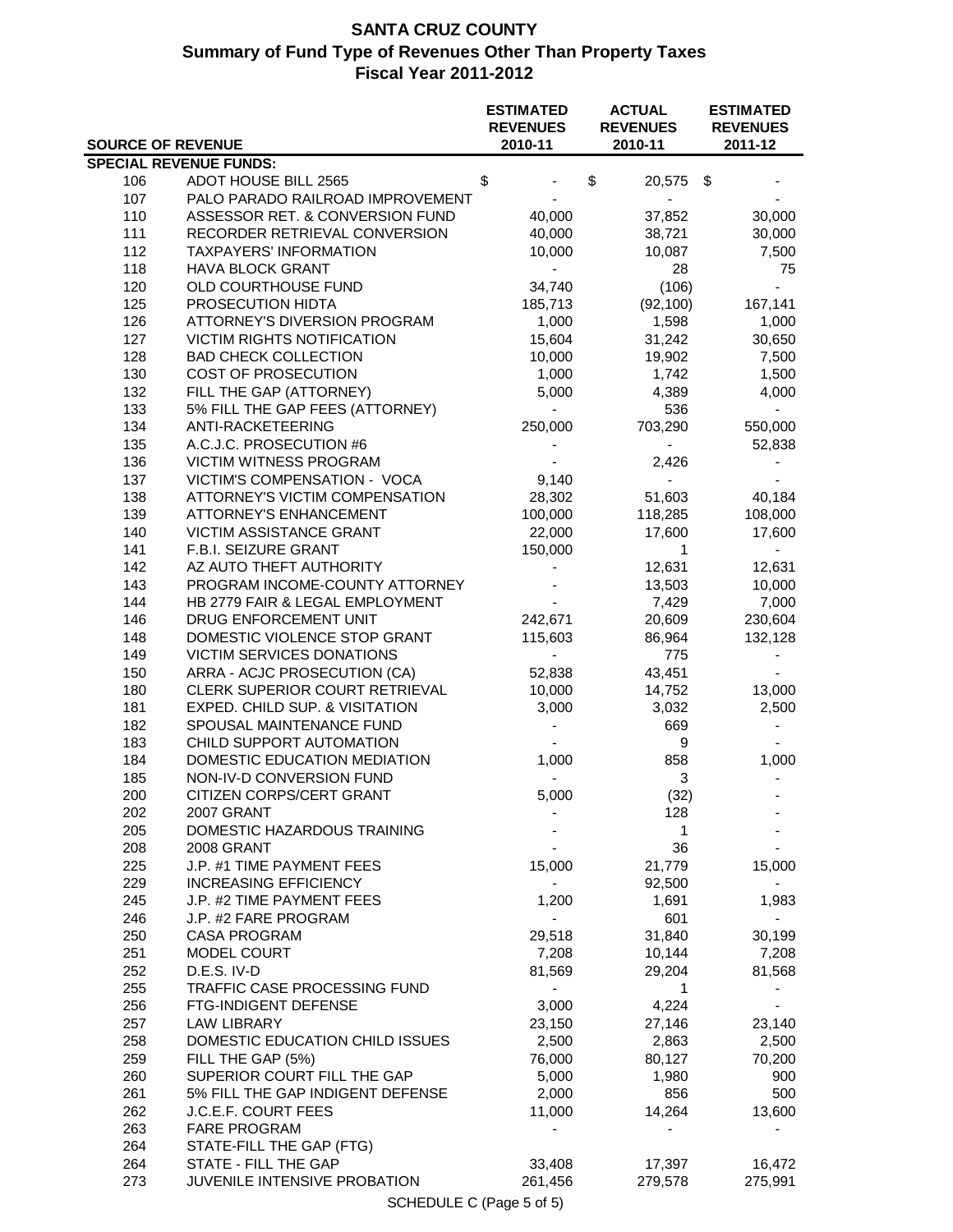|                          |                                     | <b>ESTIMATED</b><br><b>REVENUES</b> | <b>ACTUAL</b><br><b>REVENUES</b> | <b>ESTIMATED</b><br><b>REVENUES</b> |
|--------------------------|-------------------------------------|-------------------------------------|----------------------------------|-------------------------------------|
| <b>SOURCE OF REVENUE</b> |                                     | 2010-11                             | 2010-11                          | 2011-12                             |
|                          | <b>SPECIAL REVENUE FUNDS:</b>       |                                     |                                  |                                     |
| 275                      | PIC ACT                             | \$<br>261,473                       | \$<br>234,988                    | \$<br>279,339                       |
| 276                      | <b>STATE AID</b>                    | 219,825                             | 173,339                          | 165,250                             |
| 278                      | <b>DIVERSION CONSEQUENCES</b>       | 2,904                               | 2,904                            | 4,024                               |
| 279                      | JUVENILE TREATMENT SERVICES         | 124,059                             | 129,276                          | 141,118                             |
| 280                      | <b>FAMILY COUNSELING</b>            | 9,808                               | 9,879                            | 9,888                               |
| 281                      | JUVENILE DIVERSION FEES             | 3,100                               | 5,435                            | 4,000                               |
| 282                      | <b>JUVENILE PROBATION FEES</b>      | 8,800                               | 13,575                           | 8,300                               |
| 283                      | JUV PARENTAL ASSMNT EXTRA FEE       | 600                                 | 1,202                            | 550                                 |
| 289                      | JUV DIVERSION SVC FEES - OVER       | $\overline{\phantom{0}}$            | 1,122                            |                                     |
| 300                      | COMMUNITY PUNISHMENT PROGRAM        | 61,193                              | 61,643                           | 79,129                              |
| 301                      | STATE AID ENHANCEMENT               | 361,222                             | 377,844                          | 379,781                             |
| 303                      | DRUG TREATMENT & EDUCATION          | 18,637                              | 13,637                           | 18,637                              |
| 304                      | DRUG ENFORCEMENT GRANT              | 16,202                              | 15,823                           | 15,030                              |
| 305                      | <b>VICTIM RIGHTS-PROBATION</b>      | 18,300                              | 18,317                           | 18,500                              |
| 306                      | ADULT PROBATION DRUG TESTING        | 2,750                               | 3,951                            | 3,400                               |
| 307                      | PROB FEES INTERSTATE COMP 30%       | 100                                 | 29                               | 200                                 |
| 308                      | <b>ADULT PROBATION FEES</b>         | 60,800                              | 75,738                           | 60,300                              |
| 309                      | ADULT PROBATION EXTRA FEES          | 11,000                              | 8,715                            | 7,000                               |
| 310                      | ADULT INTENSIVE PROBATION           | 315,432                             | 315,432                          | 310,194                             |
| 312                      | PROBATION PAROLE SERVICES           | 200                                 | 121                              | 120                                 |
| 313                      | <b>GLOBAL POSITIONING</b>           | 1,080                               | 1,080                            | 1,080                               |
| 325                      | <b>JAIL DISTRICT</b>                | 3,550,000                           | 2,856,326                        | 6,277,059                           |
| 326                      | SHERIFF H.I.D.T.A. 18               | 374,311                             | 315,646                          | 415,903                             |
| 327                      | SHERIFF A.C.J.C.                    |                                     | (34, 432)                        | 178,696                             |
| 329                      | <b>COMMISSARY FUND</b>              | 80,000                              | 51,833                           | 50,000                              |
| 330                      | <b>JAIL ENHANCEMENT</b>             | 220,000                             | 207,302                          | 175,000                             |
| 332                      | <b>VICTIM BILL OF RIGHTS</b>        |                                     | 5,900                            |                                     |
| 334                      | <b>MONEY LAUNDERING</b>             |                                     | (1, 190)                         |                                     |
| 337                      | DOJ BULLETPROOF VEST                |                                     | 9,817                            |                                     |
| 340                      | LETPP REGIONAL SWAT                 |                                     | (9,827)                          |                                     |
| 342                      | PROGRAM INCOME-METRO                |                                     | 54,986                           | 55,000                              |
| 345                      | HIDTA CYCLE 17 - MTF                |                                     | (139, 360)                       |                                     |
| 347                      | OPERATION STONE GARDEN              | 745,604                             | 287,446                          | 500,000                             |
| 348                      | ADULT DETENTION STIMULUS FUND       | 256,974                             | 138,404                          | 62,540                              |
| 349                      | ARRA - JUSTICE ASSISTANCE GRANT     | 325                                 | 324                              |                                     |
| 350                      | ARRA - ACJC PROSECUTION - MTF       | 226,620                             | 155,041                          |                                     |
| 352                      | BORDER SECURITY ENHANCEMENT         | 1,300,000                           | 543,371                          | 100,000                             |
| 615                      | <b>CASE MANAGEMENT</b>              | 60,000                              | 117,199                          | 100,000                             |
| 625                      | <b>WASTE TIRE (ADEQ)</b>            | 72,277                              | 58,287                           | 70,023                              |
| 650                      | FLOOD CONTROL DISTRICT              |                                     | 13,263                           |                                     |
| 651                      | FLOOD CONTROL RESERVE FUND          |                                     | 3,292                            | 9,115,000                           |
| 676                      | <b>SCHOOL FOREST FEES</b>           | 660,117                             | 566,447                          | 547,186                             |
| 681                      | <b>LITERACY COORDINATOR</b>         |                                     | 742                              |                                     |
| 683                      | <b>JUVENILE EDUCATION</b>           |                                     | 74,126                           | 73,601                              |
| 685                      | <b>TITLE II-A</b>                   | 7,000                               | 4,514                            | 5,556                               |
| 686                      | TITLE II-D                          | 20,000                              | 8,906                            | 15,834                              |
| 687                      | <b>TITLE IV-A</b>                   | 35                                  |                                  |                                     |
| 689                      | PART B IDEA BASIC                   | 18,000                              | 18,227                           | 14,581                              |
| 690                      | <b>CHEMICAL ABUSE</b>               | 300                                 |                                  |                                     |
| 691                      | COUNTY JAIL EDUCATION PROGRAM       | 40,000                              | 18,010                           | 62,795                              |
| 693                      | <b>CULTURAL YOUTH-AT-RISK</b>       | $\overline{\phantom{a}}$            | 1,127                            |                                     |
| 699                      | SPECIAL SERVICES                    | 57,555                              | 57,555                           | 57,555                              |
| 704                      | IDEA BASIC JUVENILE SECURE CARE     | 6,500                               | 5,568                            | 4,454                               |
| 706                      | <b>TAYLOR GRAZING FEES</b>          |                                     | 1,013                            | 1,013                               |
| 709                      | <b>SCHOOL OFFICE FEES</b>           |                                     | (139)                            |                                     |
| 710                      | MARIPOSA TOBACCO IGA                |                                     | 50,298                           |                                     |
| 711                      | <b>IDEA BASIC ADULT SECURE CARE</b> | 10,000                              | 9,408                            |                                     |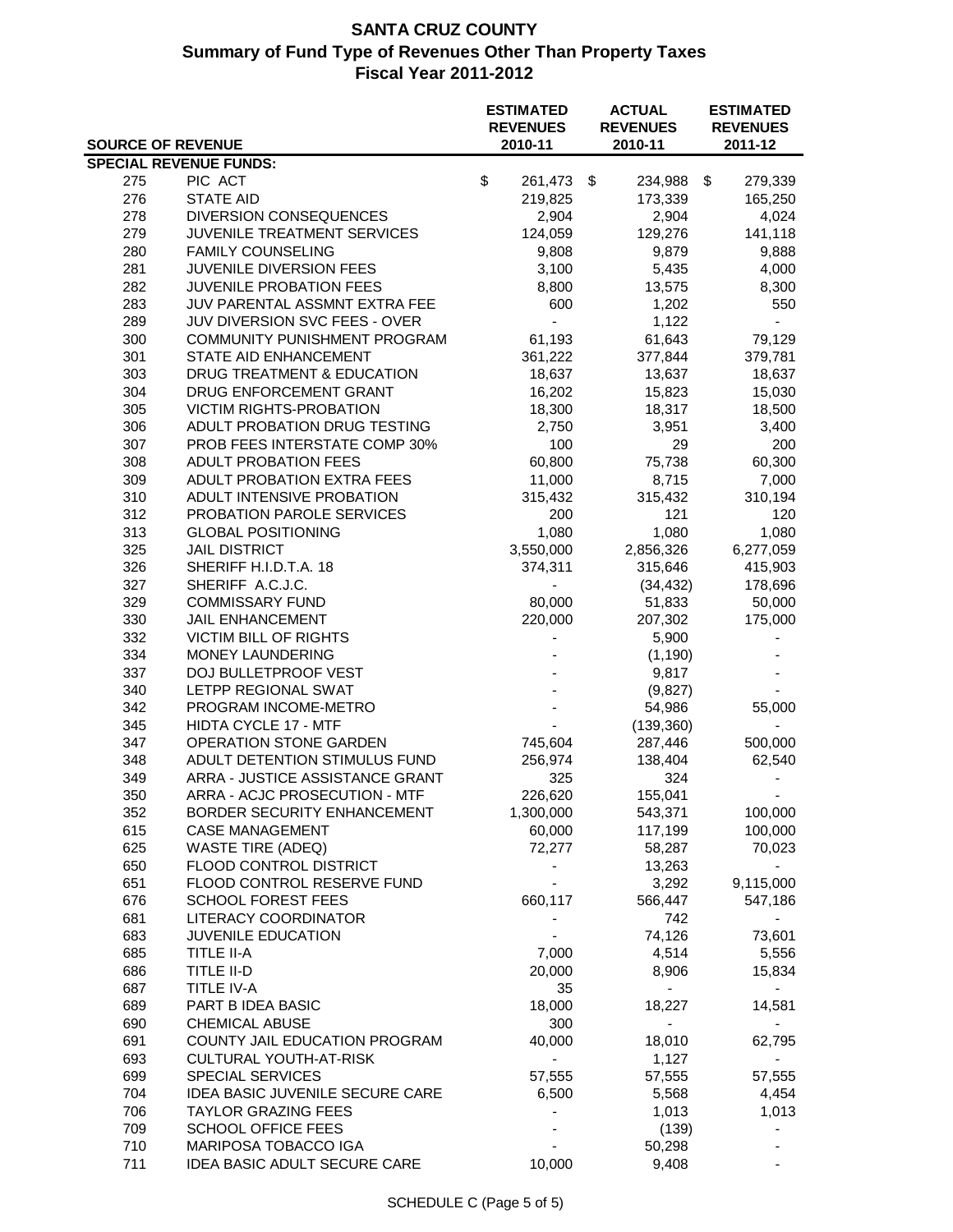|                           | <b>ESTIMATED</b><br><b>REVENUES</b> |    | <b>ACTUAL</b><br><b>REVENUES</b> | <b>ESTIMATED</b><br><b>REVENUES</b>       |               |
|---------------------------|-------------------------------------|----|----------------------------------|-------------------------------------------|---------------|
| <b>SOURCE OF REVENUE</b>  |                                     |    | 2010-11                          | 2010-11                                   | 2011-12       |
|                           | <b>SPECIAL REVENUE FUNDS:</b>       |    |                                  |                                           |               |
| 712                       | JUVENILE DETENTION LEARN            | \$ | $\blacksquare$                   | \$<br>$9,082$ \$                          |               |
| 713                       | ESA PROFESSIONAL DEVELOP PROJECT    |    | 55,000                           | 57,177                                    | 55,000        |
| 714                       | ARRA IDEA                           |    | 20,000                           | 21,161                                    |               |
| 725                       | PROFESSIONAL DEVELOPMENT            |    | 170,000                          | 113,997                                   |               |
| 727                       | W.I.A. YOUTH IN SCHOOL              |    | 186,361                          | 21,955                                    | 142,239       |
| 728                       | W.I.A. YOUTH OUT OF SCHOOL          |    | 23,290                           | 23,053                                    | 60,960        |
| 729                       | <b>WIA GENERAL</b>                  |    |                                  | 12,034                                    |               |
| 730                       | W.I.A. STAFF TO BOARD               |    |                                  | (14, 255)                                 |               |
| 732                       | W.I.A. TANF SET A SIDE              |    |                                  | 12,091                                    |               |
| 735                       | <b>WELFARE TO WORK</b>              |    |                                  | (2,300)                                   |               |
| 737                       | WTW COMPETITIVE SHORT-TERM          |    |                                  | (31, 958)                                 |               |
| 738                       | WTW COMPETITIVE LONG-TERM           |    |                                  | (13,696)                                  |               |
| 739                       | W.I.A. ADULT                        |    | 295,825                          | 288,554                                   | 235,124       |
| 740                       | W.I.A. DISLOCATED WORKER            |    | 97,411                           | 139,735                                   | 163,745       |
| 741                       | W.I.A. ADMINISTRATION               |    | 10,053                           | 11,901                                    | 66,898        |
| 743                       | <b>WORK INCENTIVE GRANT</b>         |    |                                  | (5,981)                                   |               |
| 744                       | <b>WIA VETS GRANT</b>               |    |                                  | (1,938)                                   |               |
| 745                       | WEED & SEED                         |    |                                  | (2,375)                                   |               |
| 746                       | <b>WIA RAPID RESPONSE</b>           |    |                                  | (559)                                     | 19,264        |
| 747                       | <b>ADULT EDUCATION</b>              |    | 30,147                           | (64, 626)                                 | 42,542        |
| 748                       | WEED AND SEED - YEAR 2              |    |                                  | (137)                                     |               |
| 749                       | <b>WIRED GRANT</b>                  |    | 10,200                           | (8,689)                                   |               |
| 750                       | WEED AND SEED - YEAR 4              |    | $\blacksquare$                   | (6, 534)                                  |               |
| 751                       | <b>ADULT EDUCATION - EL/CIVICS</b>  |    | 92,830                           | 91,457                                    | 148,174       |
| 754                       | <b>CENTENIAL HERITAGE</b>           |    | 4,964                            | $\blacksquare$                            |               |
| 755                       | WEED & SEED - YEAR 6                |    | 130,000                          | 78,344                                    |               |
| 756                       | <b>COMMUNITY ENTREPRENEURS</b>      |    |                                  | 10,200                                    |               |
| 757                       | COMMUNITY BASED JOB TRAINING        |    | 59,760                           | 84,128                                    |               |
| 758                       | STATE ENERGY SECTOR PARTNERSHIP     |    |                                  |                                           | 130,206       |
| 802                       | ARRA - ENERGY EFFICIENT BLOCK       |    |                                  | 33,121                                    |               |
|                           |                                     |    |                                  |                                           |               |
| 803                       | CDBG 119-10                         |    |                                  | 28,921                                    |               |
| 952                       | <b>GEAR-UP DONATIONS</b>            |    |                                  | 2,431                                     |               |
| 953                       | <b>SCC CONSORTIUM DUES</b>          |    |                                  | 1,280                                     |               |
| 955                       | <b>FUTURE GRANTS</b>                |    |                                  |                                           | 4,000,000     |
|                           | <b>TOTAL SPECIAL REVENUE FUNDS</b>  |    |                                  | \$ 16,757,712 \$ 13,509,604 \$ 30,108,376 |               |
| <b>DEBT SERVICE FUND:</b> |                                     |    |                                  |                                           |               |
| 121                       | <b>BOND INTEREST REDEMPTION</b>     | \$ |                                  | \$<br>$1,032$ \$                          |               |
|                           | <b>TOTAL DEBT SERVICE FUND</b>      | \$ |                                  | \$<br>$1,032$ \$                          |               |
|                           |                                     |    |                                  |                                           |               |
|                           | <b>CAPITAL PROJECT FUNDS:</b>       |    |                                  |                                           |               |
| 401                       | AIRPORT MASTER PLAN                 | \$ |                                  | \$                                        | \$<br>195,000 |
| 412                       | ENVIRON ASSESSMENT, LAND ACQ        |    |                                  |                                           | 48,750        |
| 440                       | <b>CDBG ADDITIONAL FUNDS</b>        |    | 712,039                          | 420,476                                   |               |
| 441                       | <b>COURTHOUSE CONSTRUCTION</b>      |    | 317,839                          | 109,570                                   |               |
| 442                       | JAIL DISTRICT CONSTRUCTION          |    | 665,010                          | 38,542                                    |               |
| 445                       | 2009 CDBG - EMERGENCY GRANT         |    |                                  | 67,319                                    |               |
| 446                       | <b>CDBG HVAC 168-10</b>             |    | 300,000                          | 435,351                                   |               |
|                           | <b>TOTAL CAPITAL PROJECTS</b>       | \$ | 1,994,888 \$                     | 1,071,257 \$                              | 243,750       |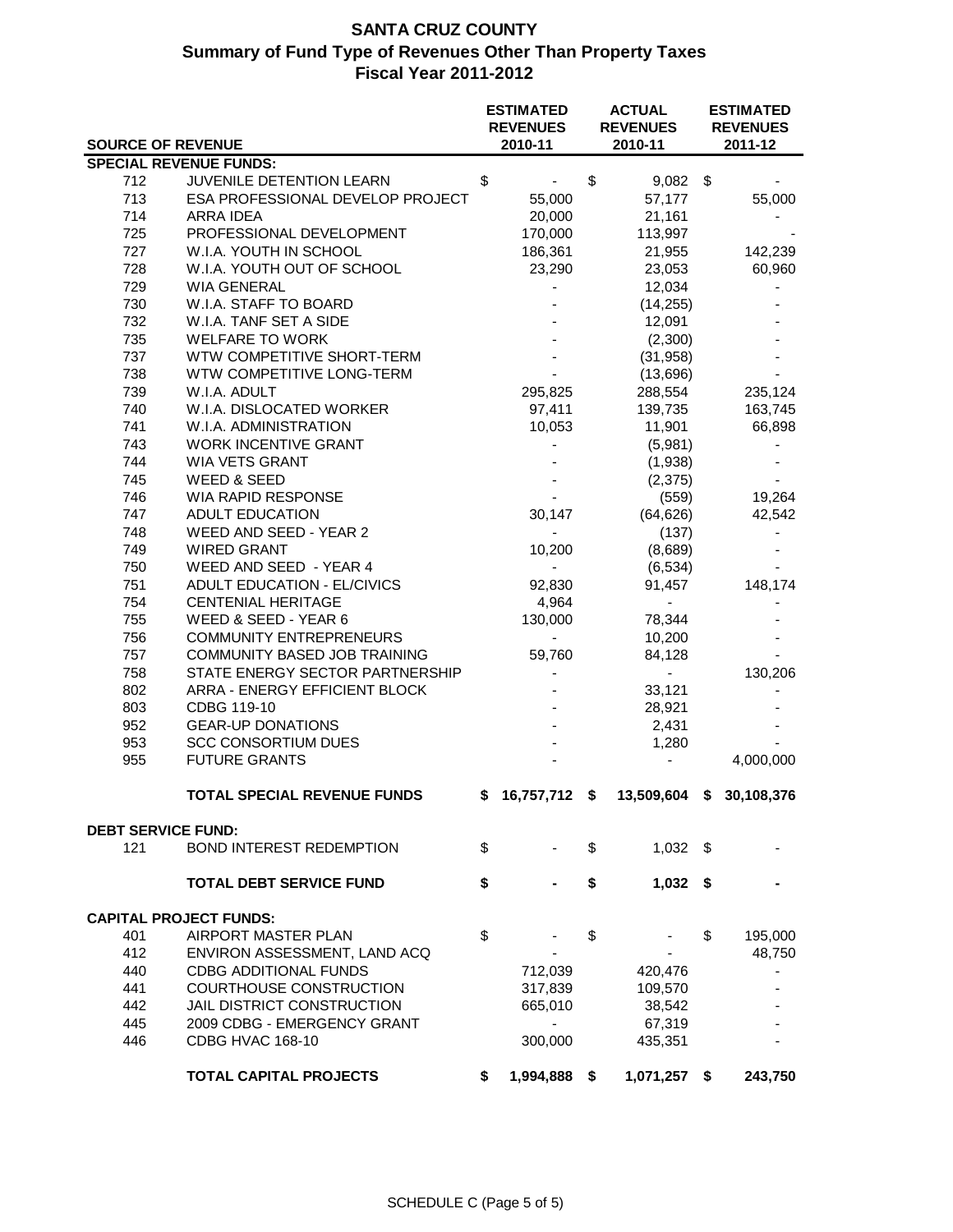| <b>SOURCE OF REVENUE</b> |                                    | <b>ESTIMATED</b><br><b>REVENUES</b><br>2010-11 | <b>ACTUAL</b><br><b>REVENUES</b><br>2010-11 |            | <b>ESTIMATED</b><br><b>REVENUES</b><br>2011-12 |            |
|--------------------------|------------------------------------|------------------------------------------------|---------------------------------------------|------------|------------------------------------------------|------------|
| <b>ENTERPRISE FUND:</b>  |                                    |                                                |                                             |            |                                                |            |
| 500                      | LANDFILL                           | \$<br>705,528 \$                               |                                             | 672,660    | \$                                             | 670,977    |
| 501                      | <b>LANDFILL RESERVE</b>            | 302,369                                        |                                             | 270,757    |                                                | 273,357    |
|                          | <b>TOTAL ENTERPRISE FUND</b>       | \$<br>1,007,897                                | -S                                          | 943,417    | S.                                             | 944,334    |
|                          | <b>EXPENDABLE TRUST FUND:</b>      | \$<br>۰.                                       | \$                                          | ۰.         | \$                                             |            |
|                          | <b>TOTAL EXPENDABLE TRUST FUND</b> | \$<br>$\blacksquare$                           | \$                                          | ۰          | \$                                             | ۰          |
|                          | <b>TOTAL ALL FUNDS</b>             | 28,711,729                                     | S                                           | 27,419,989 | S                                              | 40,802,119 |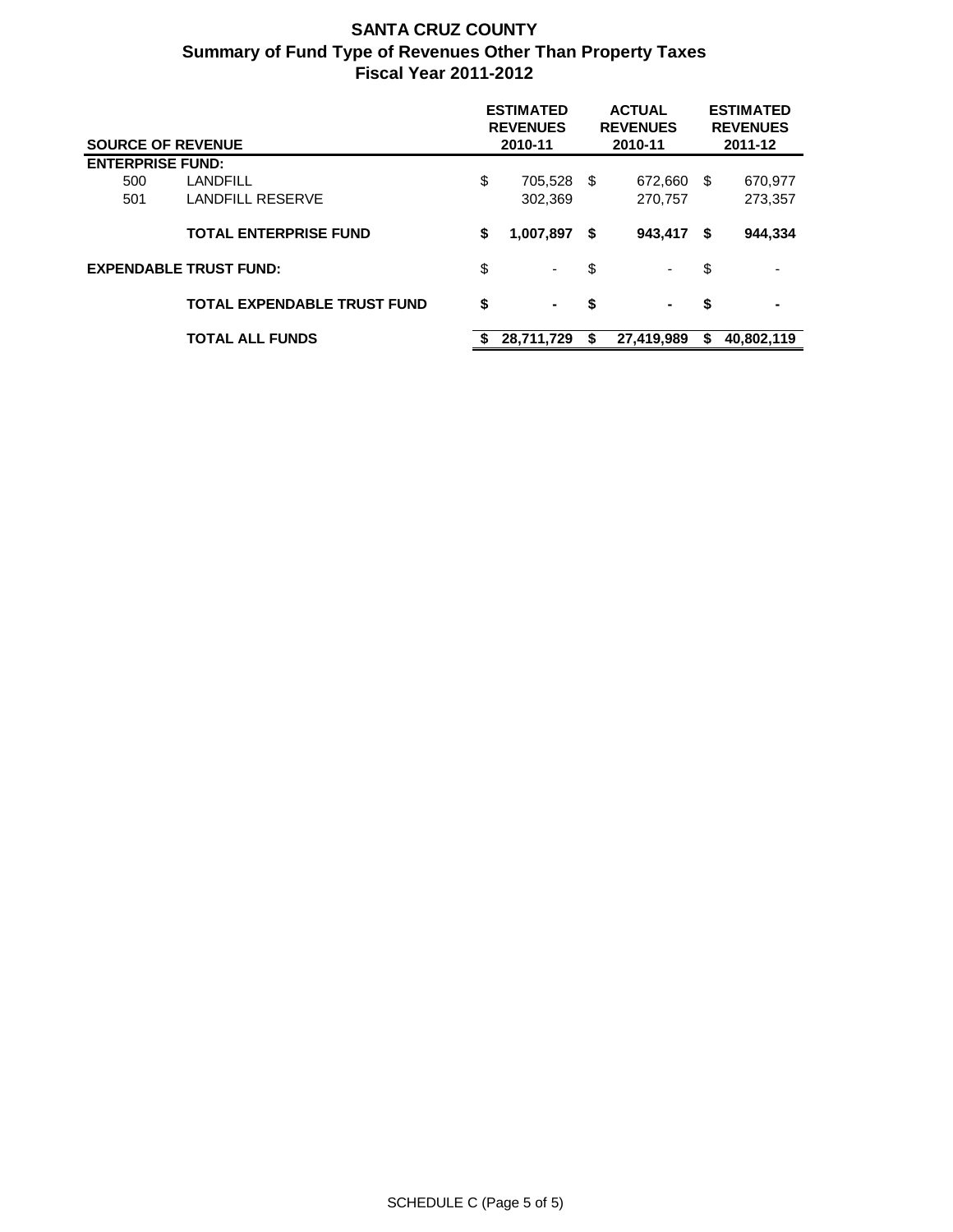#### **SANTA CRUZ COUNTY Summary by Fund Type of Other Financing Sources and Interfund Transfers Fiscal Year 2011-2012**

|                      |                                     |                 | <b>INTERFUND</b><br><b>TRANSFERS</b><br>2011-2012 |                        |
|----------------------|-------------------------------------|-----------------|---------------------------------------------------|------------------------|
| <b>FUND</b>          |                                     |                 | $\overline{\mathsf{I}}$                           | <b>OUT</b>             |
| <b>GENERAL FUND:</b> |                                     | $\overline{\$}$ |                                                   | $\overline{1,449,914}$ |
|                      | <b>SPECIAL REVENUE FUNDS:</b>       |                 |                                                   |                        |
| 105                  | <b>ROAD FUND</b>                    |                 | 7,500                                             |                        |
| 106                  | LOCAL TRANSPORTATION ASSISTANCE     |                 | 4,187                                             |                        |
| 120                  | <b>OLD COURTHOUSE</b>               |                 | 53,500                                            |                        |
| 125                  | PROSECUTION HIDTA (CA)              |                 | 41,844                                            |                        |
| 133                  | 5% FILL THE GAP FEES CTY ATTY       |                 | 17,500                                            |                        |
| 134                  | ANTI-RACKETEERING                   |                 |                                                   | 55,609                 |
| 135                  | ACJC PROSECUTION (CA)               |                 | 28,033                                            |                        |
| 142                  | AUTO THEFT AUTHORITY (CA)           |                 | 21,483                                            |                        |
| 143                  | PROGRAM INCOME (CA)                 |                 |                                                   | 28,033                 |
| 144                  | HB 2779 FAIR AND LEGAL EMPLOYMENT   |                 | 13,765                                            |                        |
| 257                  | <b>LAW LIBRARY</b>                  |                 | 8,000                                             |                        |
| 259                  | FILL THE GAP (5%)                   |                 |                                                   | 77,500                 |
| 260                  | SUPERIOR COURT FILL THE GAP         |                 | 45,000                                            |                        |
| 261                  | 5% FILL THE GAP INDIGENT DEF.       |                 | 15,000                                            |                        |
| 280                  | <b>FAMILY COUNSELING</b>            |                 | 2,472                                             |                        |
| 325                  | <b>JAIL DISTRICT</b>                |                 | 2,898,656                                         |                        |
| 326                  | SHERIFF HIDTA GRANT                 |                 | ٠                                                 |                        |
| 327                  | ARRA - ACJC PROSECUTION (METRO)     |                 | 56,239                                            |                        |
| 342                  | PROGRAM INCOME (METRO)              |                 |                                                   | 56,239                 |
| 370                  | <b>ENVIRONMENTAL HEALTH</b>         |                 | 214,403                                           |                        |
| 379                  | T.B. FUND                           |                 | 43,500                                            |                        |
| 600                  | <b>ANIMAL CONTROL</b>               |                 | 201,598                                           |                        |
| 676                  | <b>SCHOOL FOREST FEES</b>           |                 | ٠                                                 | 7,500                  |
|                      | <b>TOTAL SPECIAL REVENUE FUNDS</b>  | S.              | 3,672,680 \$                                      | 224,881                |
|                      | <b>DEBT SERVICE FUNDS:</b>          |                 |                                                   |                        |
| 121                  | <b>DEBT SERVICE</b>                 |                 | 995,865                                           |                        |
|                      | <b>TOTAL DEBT SERVICE FUNDS</b>     | \$              | 995,865 \$                                        |                        |
|                      | <b>CAPITAL PROJECTS FUNDS:</b>      |                 |                                                   |                        |
| 401                  | <b>COMMERCIAL CARGO APRON</b>       |                 | 5,000                                             |                        |
| 412                  | ENVIRONMENTAL ASSESSMENT            |                 | 1,250                                             |                        |
|                      | <b>TOTAL CAPITAL PROJECTS FUNDS</b> | \$              | $6,250$ \$                                        |                        |
|                      | <b>ENTERPRISE FUND:</b>             |                 |                                                   |                        |
| 500                  | <b>LANDFILL</b>                     |                 | 145,063                                           |                        |
| 501                  | <b>LANDFILL RESERVE</b>             |                 |                                                   | 145,063                |
|                      | <b>TOTAL ENTERPRISE FUND</b>        | \$              | 145,063 \$                                        | 145,063                |
|                      | <b>EXPENDABLE TRUST FUND:</b>       | \$              |                                                   | \$                     |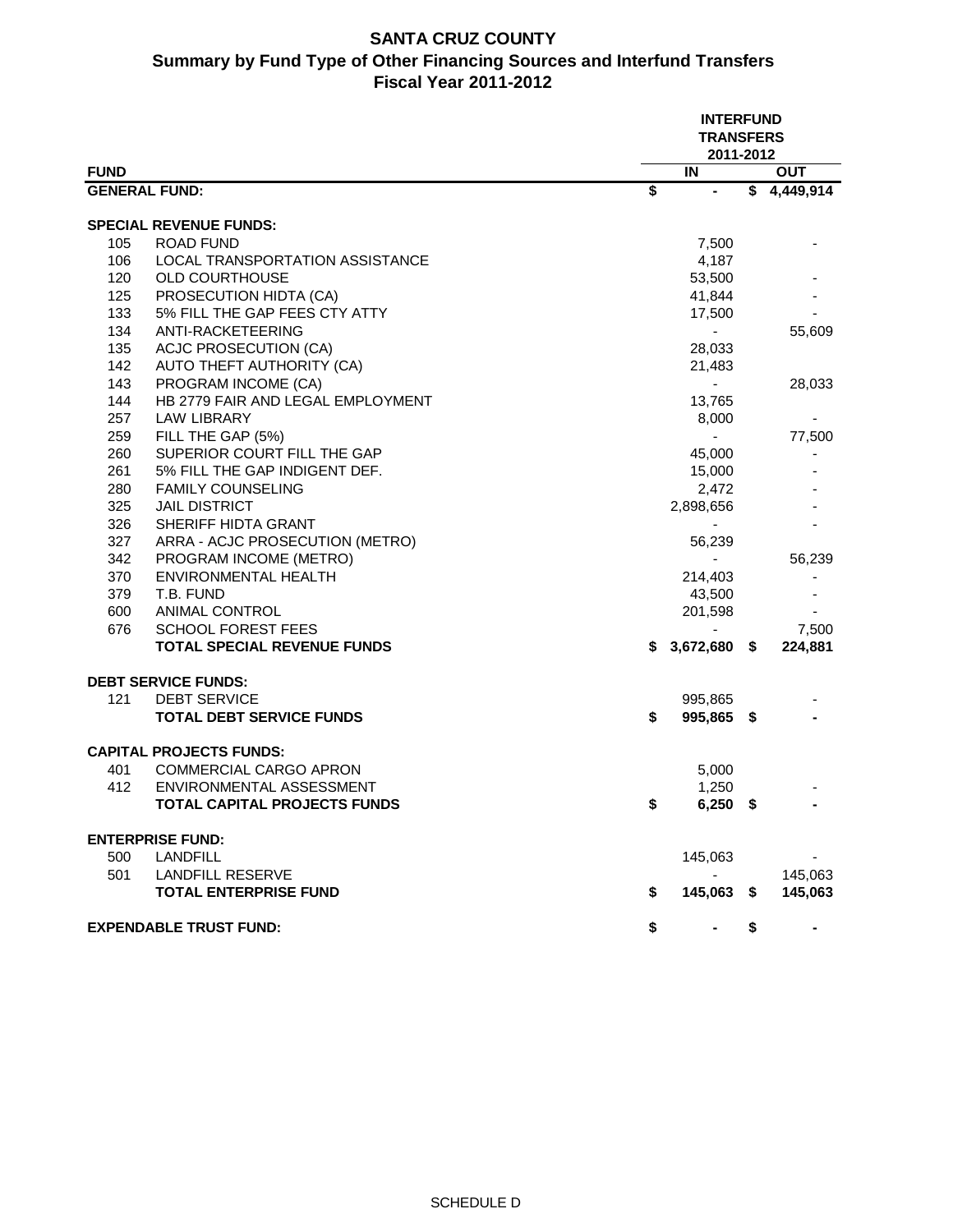|               |                                                   |               | <b>BUDGETED</b><br><b>EXPENDITURES/</b><br><b>EXPENSES</b> | <b>ACTUAL</b><br><b>EXPENDITURES/</b><br><b>EXPENSES</b> |     | <b>BUDGETED</b><br><b>EXPENDITURES/</b><br><b>EXPENSES</b> |
|---------------|---------------------------------------------------|---------------|------------------------------------------------------------|----------------------------------------------------------|-----|------------------------------------------------------------|
|               | <b>FUND DEPARTMENT</b>                            |               | 2010-11                                                    | 2010-11                                                  |     | 2011-12                                                    |
| 100           | <b>GENERAL FUND:</b>                              |               |                                                            |                                                          |     |                                                            |
|               | 100-01 ASSESSOR                                   | \$            | 812,200                                                    | \$<br>730,599                                            | \$  | 826,793                                                    |
|               | 100-02 ATTORNEY<br>100-04 BOARD OF SUPERVISORS    |               | 1,234,284<br>4,964,886                                     | 1,077,271<br>2,470,711                                   |     | 1,202,509                                                  |
|               | 100-05 AIRPORT                                    |               | 165,410                                                    | 36,581                                                   |     | 5,206,397<br>173,435                                       |
|               | 100-07 CLERK SUPERIOR COURT                       |               | 715,896                                                    | 630,630                                                  |     | 708,946                                                    |
|               | 100-12 ELECTIONS                                  |               | 341,734                                                    | 231,883                                                  |     | 341,734                                                    |
|               | 100-13 EMERGENCY SERVICES                         |               | 92,594                                                     | 67,870                                                   |     | 63,196                                                     |
|               | 100-14 FINANCE                                    |               | 2,031,888                                                  | 863,570                                                  |     | 2,031,888                                                  |
|               | 100-15 GROUNDS & MAINTENANCE                      |               | 3,154,883                                                  | 800,734                                                  |     | 3,143,656                                                  |
|               | 100-17 JUSTICE COURT #1                           |               | 596,650                                                    | 548,745                                                  |     | 615,117                                                    |
|               | 100-18 JUSTICE COURT #2                           |               | 166,106                                                    | 153,634                                                  |     | 172,940                                                    |
|               | 100-19 INFORMATION TECHNOLOGY                     |               | 519,224                                                    | 473,910                                                  |     | 518,269                                                    |
| 100-20 G.I.S. |                                                   |               | 52,652                                                     | 32,462                                                   |     | 25,000                                                     |
|               | 100-23 BUILDING CODES                             |               | 271,229                                                    | 216,898                                                  |     | 215,449                                                    |
|               | 100-24 PLANNING & ZONING                          |               | 376,300                                                    | 231,852                                                  |     | 388,855                                                    |
|               | 100-27 RECORDER - ELECTION                        |               | 276,885                                                    | 93,717                                                   |     | 273,698                                                    |
|               | 100-28 RECORDER                                   |               | 251,383                                                    | 219,674                                                  |     | 239,962                                                    |
|               | 100-29 SUPERIOR COURT                             |               | 1,050,013                                                  | 965,877                                                  |     | 1,099,940                                                  |
|               | 100-31 TREASURER                                  |               | 499,832                                                    | 456,544                                                  |     | 509,015                                                    |
|               | 100-35 ADULT PROBATION                            |               | 501,994                                                    | 346,433                                                  |     | 439,218                                                    |
|               | 100-38 CONSTABLE #1                               |               | 69,684                                                     | 67,645                                                   |     | 69,904                                                     |
|               | 100-39 SHERIFF                                    |               | 3,515,516                                                  | 3,311,193                                                |     | 3,537,759                                                  |
|               | 100-44 CONSTABLE #2                               |               | 20,618                                                     | 20,504                                                   |     | 26,399                                                     |
|               | 100-61 PUBLIC FIDUCIARY<br>100-63 CENTRAL PERMITS |               | 3,069,496                                                  | 2,493,227<br>37,269                                      |     | 3,065,369                                                  |
|               | 100-83 RECREATION                                 |               | 159,303<br>385,859                                         | 115,444                                                  |     | 166,231<br>376,935                                         |
|               | 100-91 SCHOOL SUPERINTENDENT                      |               | 629,208                                                    | 391,705                                                  |     | 375,885                                                    |
|               |                                                   |               |                                                            |                                                          |     |                                                            |
|               | <b>TOTAL GENERAL FUND</b>                         | \$            | 25,925,726                                                 | \$<br>17,086,583                                         | \$  | 25,814,499                                                 |
|               | <b>SPECIAL REVENUE FUNDS:</b>                     |               |                                                            |                                                          |     |                                                            |
| 105           | <b>ROAD FUND</b>                                  | $\frac{1}{2}$ | 5,024,125 \$                                               | 3,055,960                                                | \$  | 4,672,507                                                  |
|               | <b>TOTAL ROAD FUND</b>                            | \$            | 5,024,125                                                  | \$<br>3,055,960                                          | -\$ | 4,672,507                                                  |
| 370           | <b>HEALTH SERVICE FUND</b>                        | \$            | 334,284                                                    | \$<br>307,698 \$                                         |     | 329,052                                                    |
| 371           | MATERNAL & CHILD HEALTH GRANT                     |               | 28,186                                                     |                                                          |     | 28,318                                                     |
| 372           | DOMESTIC VIOLENCE EDUCATION                       |               | 5,007                                                      | (340)                                                    |     | 5,347                                                      |
| 373           | CAR SEAT SAFETY GRANT                             |               | 59                                                         |                                                          |     | 59                                                         |
| 374           | WELL WOMAN HEALTH CHECK                           |               | 6,650                                                      |                                                          |     | 6,650                                                      |
| 375           | SOUTHERN AZ WOMEN'S FUND                          |               | 1,847                                                      |                                                          |     | 1,856                                                      |
| 376           | <b>FOLIC ACID</b>                                 |               |                                                            | 1,850                                                    |     |                                                            |
| 377           | <b>BIO TERRORISM GRANT</b>                        |               | 179,403                                                    | 162,017                                                  |     | 147,578                                                    |
| 378           | <b>BIO-TERRORISM BI-NATIONAL</b>                  |               | 20,000                                                     | 13,257                                                   |     | 20,000                                                     |
| 379           | T.B. CONTROL                                      |               | 62,500                                                     | 69,092                                                   |     | 55,500                                                     |
| 380           | H.I.V. PROGRAM                                    |               | 16,121                                                     | $\blacksquare$                                           |     | 16,196                                                     |
| 382           | PANADEMIC INFLUENZA                               |               | 36                                                         | 59                                                       |     | ٠                                                          |
| 383           | <b>IMMUNIZATION PROGRAM</b>                       |               | 2                                                          | 113,675                                                  |     | 2                                                          |
| 384           | PHER PHASE I AND II                               |               | 108,483                                                    | 57,222                                                   |     | $\blacksquare$                                             |
| 385           | PHER PHASE III                                    |               | 100,049                                                    |                                                          |     | 10,417                                                     |
| 386           | MEDICAL RESERVE CORP                              |               | 10,000                                                     | 1,088                                                    |     | 13,912                                                     |
| 387           | ARRA - IMMUNIZATION STIMULUS                      |               | 13,050                                                     | $\blacksquare$                                           |     |                                                            |
| 600           | <b>ANIMAL CONTROL</b>                             |               | 508,337                                                    | 454,303                                                  |     | 493,196                                                    |
| 601           | ANIMAL CONTROL STERILIZATION                      |               | 28,074                                                     | 110                                                      |     | 38,337                                                     |
|               | <b>TOTAL HEALTH SERVICES</b>                      | \$            | 1,422,087 \$                                               | 1,180,031                                                | \$  | 1,166,420                                                  |

SCHEDULE E (Page 5 of 5)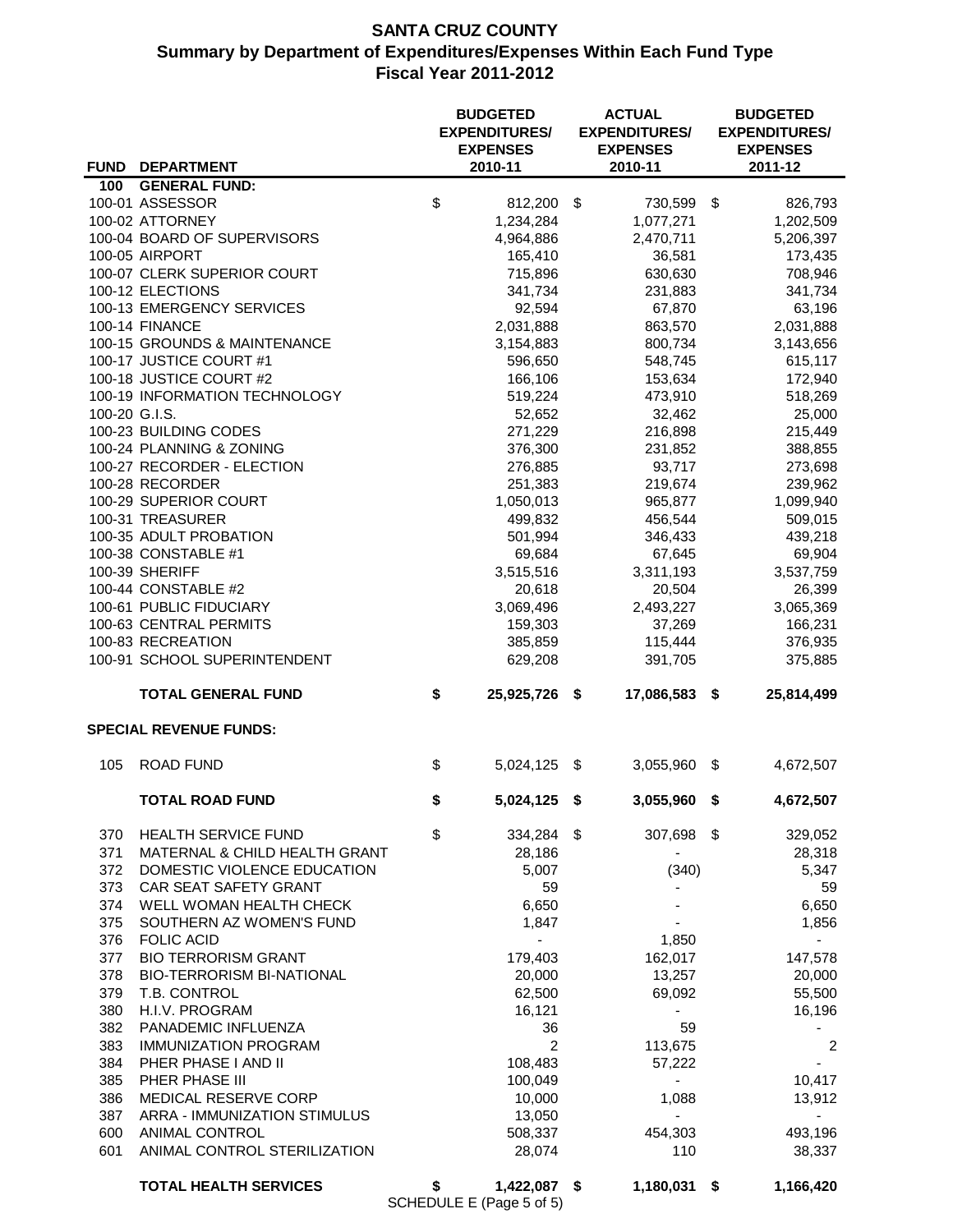|     | <b>FUND DEPARTMENT</b>            | <b>BUDGETED</b><br><b>EXPENDITURES/</b><br><b>EXPENSES</b><br>2010-11 | <b>ACTUAL</b><br><b>EXPENDITURES/</b><br><b>EXPENSES</b><br>2010-11 | <b>BUDGETED</b><br><b>EXPENDITURES/</b><br><b>EXPENSES</b><br>2011-12 |
|-----|-----------------------------------|-----------------------------------------------------------------------|---------------------------------------------------------------------|-----------------------------------------------------------------------|
|     | <b>SPECIAL REVENUE FUNDS:</b>     |                                                                       |                                                                     |                                                                       |
|     |                                   |                                                                       |                                                                     |                                                                       |
| 106 | ADOT HOUSE BILL 2565              | \$<br>64,355 \$                                                       | 13,961                                                              | 69,941<br>\$                                                          |
| 107 | PALO PARADO RAILROAD IMPROVEMENT  |                                                                       |                                                                     | 662                                                                   |
| 110 | ASSESSOR RET. & CONVERSION        | 132,232                                                               | 9,733                                                               | 150,604                                                               |
| 111 | RECORDER RETRIEVAL CONVERS.       | 218,301                                                               | 14,133                                                              | 233,141                                                               |
| 112 | <b>TAXPAYER INFORMATION</b>       | 123,444                                                               | 30,691                                                              | 100,638                                                               |
| 118 | <b>HAVA BLOCK GRANT</b>           | $\blacksquare$                                                        | $\sim$                                                              | 15,115                                                                |
| 120 | OLD COURTHOUSE FUND               | 52,240                                                                | 42,887                                                              | 53,500                                                                |
| 122 | METH INTERDICTION PROGRAM         | $\sim$                                                                | 63                                                                  |                                                                       |
| 125 | PROSECUTION HIDTA (PIMA)          | 201,913                                                               | 194,043                                                             | 208,985                                                               |
| 126 | ATTORNEY'S DIVERSION PROG.        | 12,459                                                                | $\sim$                                                              | 14,057                                                                |
| 127 | <b>VICTIM RIGHTS NOTIFICATION</b> | 51,130                                                                | 46,260                                                              | 51,034                                                                |
| 128 | <b>BAD CHECK COLLECTION</b>       | 35,814                                                                | 15,108                                                              | 36,493                                                                |
| 130 | COST OF PROSECUTION               | 6,555                                                                 | 4,160                                                               | 4,722                                                                 |
| 132 | FILL THE GAP (ATTORNEY)           | 7,693                                                                 |                                                                     | 10,762                                                                |
| 133 | 5% FILL THE GAP (ATTORNEY)        | 118,286                                                               | 10,357                                                              | 129,606                                                               |
| 134 | ANTI-RACKETEERING                 | 473,577                                                               | 799,787                                                             | 694,109                                                               |
| 135 | A.C.J.C. PROSECUTION #6           | 19                                                                    |                                                                     | 80,881                                                                |
| 136 | VICTIM COMPENSATION RESTITUTION   | 6,969                                                                 |                                                                     | 9,451                                                                 |
| 137 | <b>VICTIM'S COMPENSATION VOCA</b> | 28,885                                                                | 16,690                                                              | 3,055                                                                 |
| 138 | VICTIM'S COMPENSATION ACJC        | 47,793                                                                | 56,935                                                              | 49,397                                                                |
| 139 | <b>ATTORNEY'S ENHANCEMENT</b>     | 194,431                                                               | 110,597                                                             | 207,834                                                               |
| 140 | <b>CRIME VICTIM ASSISTANCE</b>    | 36,084                                                                | 27,043                                                              | 21,637                                                                |
| 141 | <b>FEDERAL SEIZURE</b>            | 527,819                                                               | 189,451                                                             | 11,418                                                                |
| 142 | AUTO THEFT AUTHORITY              | $\sim$                                                                | 7,582                                                               | 39,174                                                                |
| 143 | PROGRAM INCOME-CA                 | 6,522                                                                 | 23,965                                                              | 4,052                                                                 |
| 144 | HB 2779 FAIR & LEGAL EMPLOYMENT   | $\sim$                                                                | 19,745                                                              | 20,765                                                                |
| 145 | POWER COALITION                   | 8,000                                                                 | 8,212                                                               | $\sim$                                                                |
| 146 | DRUG ENFORCEMENT UNIT             | 242,671                                                               | 122,514                                                             | 230,604                                                               |
| 148 | DOMESTIC VIOLENCE STOP GRANT      | 115,603                                                               | 94,751                                                              | 132,128                                                               |
| 149 | <b>VICTIM SERVICES DONATIONS</b>  | 145                                                                   |                                                                     | 920                                                                   |
| 150 | ARRA-ACJC PROSECUTION (CA)        | 80,265                                                                | 52,838                                                              |                                                                       |
| 180 | CLERK SUP. CRT. RETRIEVAL         | 64,199                                                                | 38,082                                                              | 43,513                                                                |
| 181 | EXPED. CHILD SUP. & VISITATION    | 56,579                                                                | $\overline{\phantom{a}}$                                            | 59,300                                                                |
| 182 | SPOUSAL MAINTENANCE FUND          | 7,391                                                                 |                                                                     | 8,131                                                                 |
| 183 | CHILD SUPPORT AUTOMATION          | 1,830                                                                 |                                                                     | 1,839                                                                 |
| 184 | DOMESTIC REL. ED. MEDIATION FD    | 5,127                                                                 | 725                                                                 | 4,897                                                                 |
| 185 | NON IV-D CONVERSION FUND          | 698                                                                   | $\sim$                                                              | 701                                                                   |
| 200 | CITIZEN CORPS/CERT GRANT          | 5,000                                                                 | 3,164                                                               |                                                                       |
| 203 | L.E.P.C. GRANT 2001-2002          | 3,269                                                                 |                                                                     | 3,269                                                                 |
| 205 | DOMESTIC HAZARDOUS TRAINING       | 264                                                                   |                                                                     | 265                                                                   |
| 208 | 2008 GRANT                        |                                                                       | 36                                                                  |                                                                       |
| 225 | J.P. #1 TIME PAYMENT FEES         | 66,579                                                                | 10,221                                                              | 55,674                                                                |
| 227 | <b>CIRCLES OF PEACE</b>           | $\sim$                                                                | 15,373                                                              | 5,627                                                                 |
| 228 | J.P. #1 FARE PROGRAM              | 6,061                                                                 | 990                                                                 | 6,007                                                                 |
| 229 | <b>INCREASING EFFICIENY</b>       | $\sim$                                                                | 74,034                                                              | 18,466                                                                |
| 245 | J.P. #2 TIME PAYMENT FEES         | 13,177                                                                | 4,897                                                               | 10,787                                                                |
| 246 | J.P. #2 FARE PROGRAM              | 121                                                                   | $\sim$                                                              | 721                                                                   |
| 250 | <b>CASA PROGRAM</b>               | 29,518                                                                | 30,413                                                              | 32,878                                                                |
| 251 | MODEL COURT                       | 7,208                                                                 | 10,144                                                              | 7,208                                                                 |
| 252 | D.E.S. IV-D                       | 81,569                                                                | 70,705                                                              |                                                                       |
| 254 | JUVENILE COMMUNITY ADVISORY       | $\sim$                                                                |                                                                     | 81,568<br>22                                                          |
| 255 | TRAFFIC CASE PROCESSING FUND      | 186                                                                   | (8)                                                                 | 187                                                                   |
|     |                                   |                                                                       |                                                                     |                                                                       |
| 256 | FTG-INDIGENT DEFENSE              | 20,152                                                                |                                                                     | 6,139                                                                 |
| 257 | <b>LAW LIBRARY</b>                | 31,150                                                                | 20,254                                                              | 40,751                                                                |
| 258 | DOMESTIC REL. ED. CHILD ISSUES    | 2,930                                                                 | 3,540                                                               | 2,500                                                                 |
| 259 | FILL THE GAP (5%)                 | 78,309                                                                | 423                                                                 | 69,829                                                                |
| 260 | SUPERIOR COURT FILL THE GAP       | 467,900                                                               | 49,586                                                              | 463,321                                                               |

SCHEDULE E (Page 5 of 5)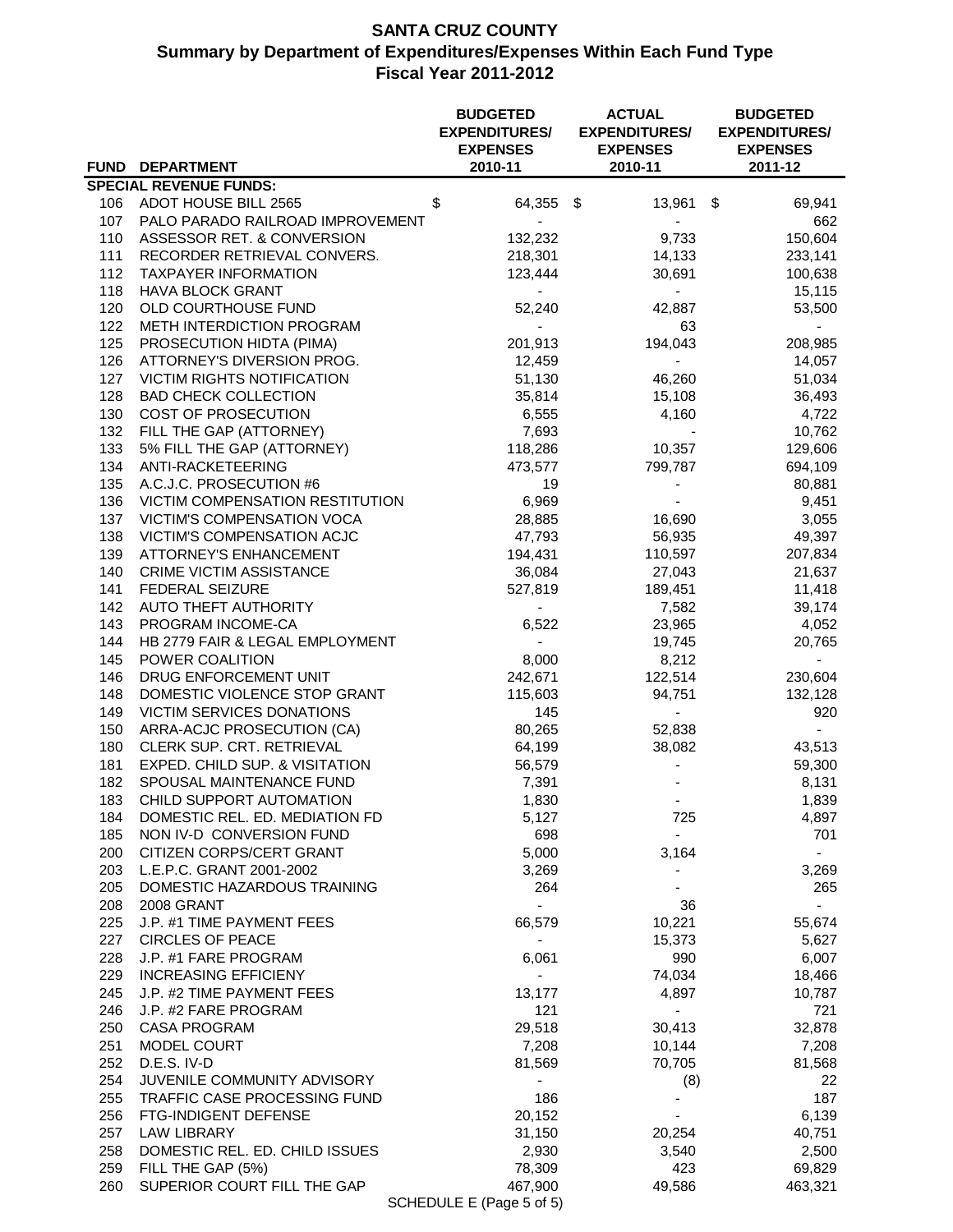| <b>FUND</b> | <b>DEPARTMENT</b>                                 | <b>BUDGETED</b><br><b>EXPENDITURES/</b><br><b>EXPENSES</b><br>2010-11 | <b>ACTUAL</b><br><b>EXPENDITURES/</b><br><b>EXPENSES</b><br>2010-11 | <b>BUDGETED</b><br><b>EXPENDITURES/</b><br><b>EXPENSES</b><br>2011-12 |
|-------------|---------------------------------------------------|-----------------------------------------------------------------------|---------------------------------------------------------------------|-----------------------------------------------------------------------|
|             | <b>SPECIAL REVENUE FUNDS:</b>                     |                                                                       |                                                                     |                                                                       |
| 261         | 5% FILL THE GAP INDIGENT DEFENSE                  | \$<br>186,135                                                         | \$                                                                  | 203,193<br>\$                                                         |
| 262         | J.C.E.F. COURT FEES                               | 146,092                                                               | 8,383                                                               | 152,654                                                               |
| 263         | <b>FARE PROGRAM</b>                               | 462                                                                   | $\overline{\phantom{a}}$                                            | 462                                                                   |
| 264         | STATE-FILL THE GAP (FTG)                          | 57,707                                                                | 38,647                                                              | 18,036                                                                |
| 273         | JUVENILE INTENSIVE PROBATION                      | 276,412                                                               | 267,134                                                             | 289,457                                                               |
| 275         | PIC ACT                                           | 278,951                                                               | 201,330                                                             | 315,442                                                               |
| 276         | <b>STATE AID</b>                                  | 234,781                                                               | 164,405                                                             | 179,954                                                               |
| 278         | <b>DIVERSION CONSEQUENCES</b>                     | 7,231                                                                 | 2,295                                                               | 4,442                                                                 |
| 279         | JUVENILE TREATMENT SERVICES                       | 132,449                                                               | 122,557                                                             | 150,804                                                               |
| 280         | <b>FAMILY COUNSELING</b>                          | 24,462                                                                | 5,082                                                               | 32,413                                                                |
| 281         | JUVENILE DIVERSION FEES                           | 64,932                                                                |                                                                     | 72,170                                                                |
| 282         | <b>JUVENILE PROBATION FEES</b>                    | 102,466                                                               | 591                                                                 | 115,179                                                               |
| 283         | JUV PARENTAL ASSMNT EXTRA FEE                     | 18,067                                                                |                                                                     | 19,219                                                                |
| 287         | <b>JAIBG JUV</b>                                  | 209                                                                   |                                                                     | 209                                                                   |
| 288         | JAIBG #2                                          |                                                                       |                                                                     | 387                                                                   |
| 289         | JUV DIVERSION SVC FEES - OVER                     | 486                                                                   |                                                                     | 1,797                                                                 |
| 300         | COMMUNITY PUNISHMENT PROG.                        | 76,133                                                                | 53,678                                                              | 99,544                                                                |
| 301         | STATE AID ENHANCEMENT                             | 372,651                                                               | 363,675                                                             | 391,296                                                               |
| 303         | DRUG TREATMENT & EDUCATION                        | 34,655                                                                | 17,735                                                              | 30,437                                                                |
| 304         | DRUG ENFORCEMENT GRANT                            | 16,202                                                                | 15,655                                                              | 15,030                                                                |
| 305         | <b>VICTIM RIGHTS-PROBATION</b>                    | 18,300                                                                | 19,233                                                              | 18,902                                                                |
| 306         | ADULT PROBATION DRUG TESTING                      | 14,309                                                                |                                                                     | 18,909                                                                |
| 307         | PROB FEES INTERSTATE COMP 30%                     | 6,434                                                                 | 81                                                                  | 6,483                                                                 |
| 308         | <b>ADULT PROBATION FEES</b>                       | 208,736                                                               | 113,780                                                             | 235,840                                                               |
| 309         | ADULT PROBATION EXTRA FEES                        | 107,090                                                               | $\blacksquare$                                                      | 112,276                                                               |
| 310         | ADULT INTENSIVE PROBATION                         | 319,206                                                               | 300,939                                                             | 316,992                                                               |
| 312         | PROBATION PAROLE SERVICES                         | 53,947                                                                |                                                                     | 54,265                                                                |
| 313         | <b>GLOBAL POSITIONING SYSTEM</b>                  | 1,126                                                                 | 1,064                                                               | 1,142                                                                 |
| 325         | <b>JAIL DISTRICT</b>                              | 8,638,083                                                             | 7,098,087                                                           | 9,632,310                                                             |
| 326         | SHERIFF H.I.D.T.A. CYCLE 18                       | 409,995                                                               | 399,121                                                             | 415,903                                                               |
| 327         | SHERIFF A.C.J.C.                                  |                                                                       | (9, 507)                                                            | 234,935                                                               |
| 329<br>330  | <b>COMMISSARY FUND</b><br><b>JAIL ENHANCEMENT</b> | 224,855                                                               | 124,322                                                             | 130,384<br>363,418                                                    |
| 331         | D.U.I. GRANT                                      | 337,046                                                               | 138,279<br>5,547                                                    |                                                                       |
| 332         | <b>VICTIM BILL OF RIGHTS</b>                      | 5,800                                                                 | 11,700                                                              |                                                                       |
| 337         | DOJ BULLET PROOF VEST                             | 10,294                                                                | 2,164                                                               | 17,947                                                                |
| 338         | AATA LAW ENFORCEMENT GRANT                        | 625                                                                   |                                                                     | 625                                                                   |
| 342         | PROGRAM INCOME-METRO                              | 150,354                                                               | 165,865                                                             | 72,105                                                                |
| 344         | <b>ANTI-METH INITIATIVE</b>                       |                                                                       | (64)                                                                | 64                                                                    |
| 346         | ACJC/JAG UNDER \$10,000                           | 1,476                                                                 |                                                                     | 1,476                                                                 |
| 347         | OPERATION STONE GARDEN                            | 745,604                                                               | 928,603                                                             | 500,000                                                               |
| 348         | ADULT DETENTION STIMULUS FUND                     | 256,974                                                               | 229,143                                                             | 62,540                                                                |
| 349         | ARRA - JUSTICE ASSISTANCE GRANT                   | 325                                                                   | 324                                                                 |                                                                       |
| 350         | ARRA - ACJC PROSECUTION - MTF                     | 230,925                                                               | 234,698                                                             |                                                                       |
| 352         | BORDER SECURITY ENHANCEMENT                       | 1,300,000                                                             | 1,228,533                                                           | 100,000                                                               |
| 615         | <b>CASE MANAGEMENT</b>                            | 122,862                                                               | 84,813                                                              | 191,594                                                               |
| 625         | <b>WASTE TIRE (ADEQ)</b>                          | 72,277                                                                | 55,599                                                              | 77,156                                                                |
| 626         | SELF HHW/ABOP SITE                                | 6,149                                                                 | $\sim$                                                              | 6,149                                                                 |
| 650         | FLOOD CONTROL DISTRICT                            | 3,283,745                                                             | 1,710,854                                                           | 2,738,497                                                             |
| 651         | <b>FLOOD RESERVE</b>                              | 2,019,498                                                             | 78,957                                                              | 11,772,156                                                            |
| 676         | <b>SCHOOL FOREST FEES</b>                         | 1,470,375                                                             | 1,203,786                                                           | 649,983                                                               |
| 677         | <b>EARLY LEARNING</b>                             |                                                                       | (182)                                                               | 275                                                                   |
| 683         | <b>JUVENILE EDUCATION</b>                         | 92,477                                                                | 67,263                                                              | 167,997                                                               |
| 685         | <b>TITLE II-A</b>                                 | 15,238                                                                | 7,406                                                               | 9,443                                                                 |
| 686         | TITLE II-D                                        | 20,000                                                                | 18,701                                                              | 15,834                                                                |
| 687         | TITLE IV-A                                        | 1,122                                                                 |                                                                     | 1,049                                                                 |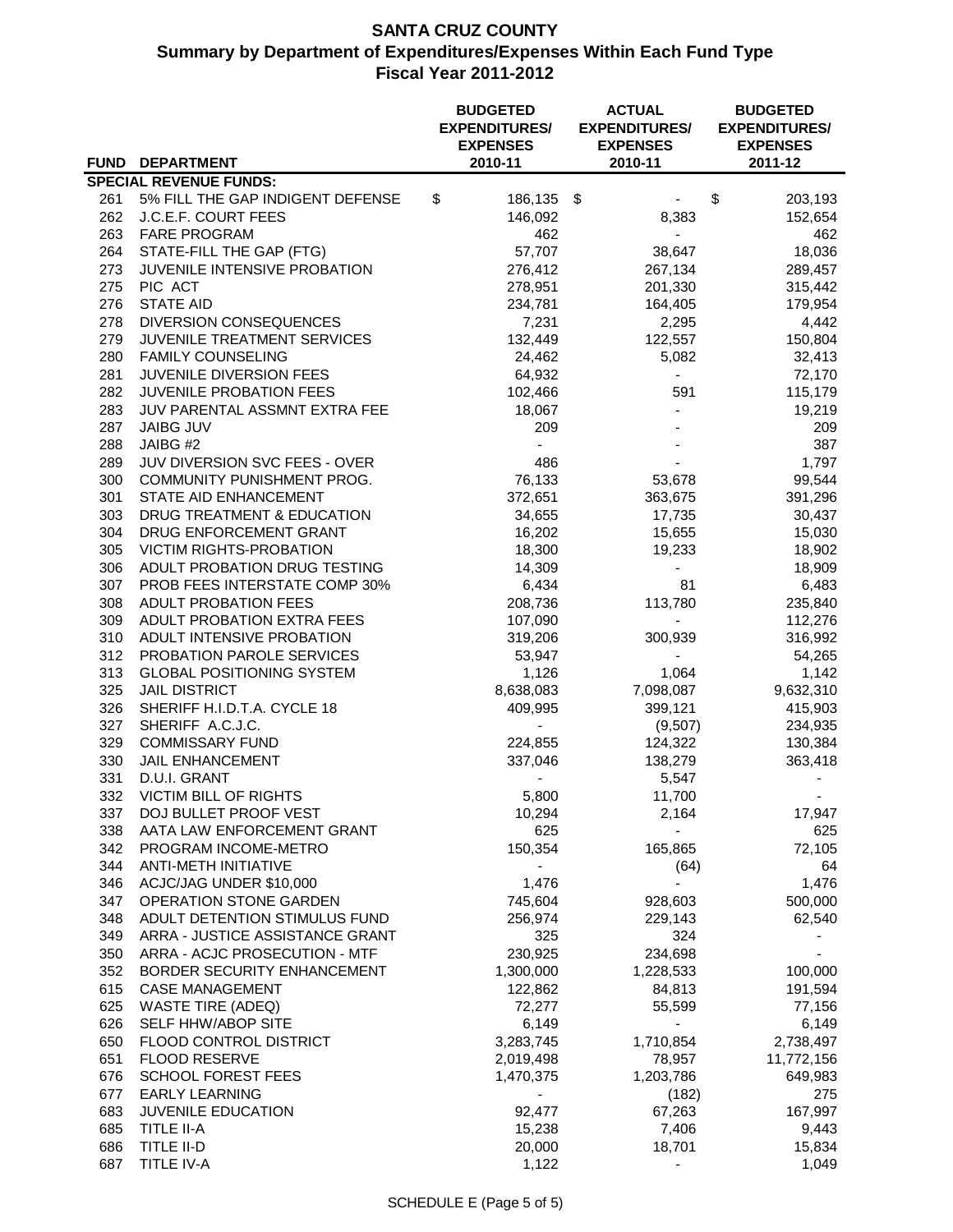|     |                                                         | <b>BUDGETED</b><br><b>EXPENDITURES/</b><br><b>EXPENSES</b><br>2010-11 |                | <b>ACTUAL</b><br><b>EXPENDITURES/</b><br><b>EXPENSES</b> | <b>BUDGETED</b><br><b>EXPENDITURES/</b><br><b>EXPENSES</b> |  |
|-----|---------------------------------------------------------|-----------------------------------------------------------------------|----------------|----------------------------------------------------------|------------------------------------------------------------|--|
|     | <b>FUND DEPARTMENT</b><br><b>SPECIAL REVENUE FUNDS:</b> |                                                                       |                | 2010-11                                                  | 2011-12                                                    |  |
| 688 | TITLE V                                                 | \$                                                                    | $3,413$ \$     |                                                          | \$<br>3,413                                                |  |
| 689 | PART B IDEA BASIC                                       | 23,204                                                                |                | 18,000                                                   | 24,825                                                     |  |
| 690 | <b>CHEMICAL ABUSE</b>                                   | 10,695                                                                |                | -                                                        | 10,519                                                     |  |
| 691 | COUNTY JAIL EDUCATION PROGRAM                           | 88,675                                                                |                | 3,925                                                    | 125,591                                                    |  |
| 694 | READING FIRST-TECHNICAL ASSIST                          | 13,372                                                                |                |                                                          | 13,372                                                     |  |
| 695 | <b>READING FIRST-REGULAR</b>                            |                                                                       | 468            |                                                          | 468                                                        |  |
| 697 | TITLE II-TEACHER QUALITY AZRSC                          | $\blacksquare$                                                        |                | 1,631                                                    |                                                            |  |
| 699 | SPECIAL SERVICES 15-365                                 | 287,943                                                               |                | 21,200                                                   | 324,172                                                    |  |
| 701 | 1ST CENT COM. LEARNING                                  | 5,995                                                                 |                | $\sim$                                                   | 5,995                                                      |  |
| 703 | TEACHER QUALITY ENHANCEMENT                             | 12,902                                                                |                | 4,603                                                    | 8,299                                                      |  |
| 704 | <b>IDEA BASIC JUVENILE SECURE CARE</b>                  | 11,791                                                                |                | 3,525                                                    | 11,788                                                     |  |
| 705 | <b>VOCATIONAL EDUCATION GUIDANCE</b>                    |                                                                       | 456            | $\blacksquare$                                           | 456                                                        |  |
| 706 | <b>TAYLOR GRAZING FEES</b>                              | 5,619                                                                 |                | 1,144                                                    | 6,371                                                      |  |
| 707 | STATE CHEMICAL ABUSE                                    |                                                                       | 30             |                                                          | 30                                                         |  |
| 710 | MARIPOSA TOBACCO IGA                                    |                                                                       |                | 39,412                                                   | 10,886                                                     |  |
| 711 | <b>IDEA BASIC ADULT SECURE CARE</b>                     | 10,000                                                                |                | 5,374                                                    | 8,755                                                      |  |
| 712 | JUVENILE DETENTION LEARN                                |                                                                       |                | 8,683                                                    | 399                                                        |  |
| 713 | ESA PROFESSIONAL DEVELOP PROJECT                        | 55,000                                                                |                | 31,679                                                   | 55,000                                                     |  |
| 714 | ARRA IDEA                                               | 23,723                                                                |                | 20,412                                                   | 916                                                        |  |
| 725 | PROFESSIONAL DEVELOPMENT GRANT                          | 170,000                                                               |                | 110,486                                                  |                                                            |  |
| 727 | W.I.A. YOUTH IN SCHOOL                                  | 186,361                                                               |                | 243,648                                                  | 142,239                                                    |  |
| 728 | W.I.A. YOUTH OUT OF SCHOOL                              | 23,290                                                                |                | 58,761                                                   | 60,960                                                     |  |
| 729 | W.I.A. GENERAL                                          | 15,033                                                                |                | 10,061                                                   |                                                            |  |
| 731 | LAND MANAGEMENT - WIA                                   | 10,665                                                                |                | $\sim$                                                   | 10,665                                                     |  |
| 732 | W.I.A. TANF SET A SIDE                                  |                                                                       | $\sim$         | 30,690                                                   | ۰.                                                         |  |
| 733 | DEPT OF EDUC. RECREATION GRANT                          | 2,221                                                                 |                |                                                          | 2,286                                                      |  |
| 734 | WEED AND SEED - YEAR 5                                  |                                                                       | $\sim$         | (38)                                                     | 37                                                         |  |
| 739 | W.I.A. ADULT                                            | 295,825                                                               |                | 308,822                                                  | 235,124                                                    |  |
| 740 | W.I.A. DISLOCATED WORKER                                | 97,411                                                                |                | 182,261                                                  | 163,745                                                    |  |
| 741 | W.I.A. ADMINISTRATION                                   | 10,053                                                                |                | 44,341                                                   | 66,898                                                     |  |
| 742 | PROJECTS WITH INDUSTRIES                                |                                                                       | 49             |                                                          | 49                                                         |  |
| 744 | WIA VETS GRANT                                          |                                                                       |                | (317)                                                    |                                                            |  |
| 746 | WIA RAPID RESPONSE                                      |                                                                       |                | 411                                                      | 19,264                                                     |  |
| 747 | <b>ADULT EDUCATION</b>                                  | 30,147                                                                |                | 18,245                                                   | 42,542                                                     |  |
| 748 | WEED AND SEED - YEAR 2                                  |                                                                       |                | (940)                                                    |                                                            |  |
| 749 | <b>WIRED GRANT</b>                                      | 10,200                                                                |                | 12,000                                                   |                                                            |  |
| 750 | WEED AND SEED - YEAR 4                                  |                                                                       |                | 76                                                       |                                                            |  |
| 751 | ADULT EDUCATION - EL/CIVICS                             | 92,830                                                                |                | 108,752                                                  | 148,174                                                    |  |
| 752 | ADULT EDUCATION - ELAA STATE                            | 1,472                                                                 |                |                                                          | 13                                                         |  |
| 754 | <b>CENTENIAL HERITAGE</b>                               | 4,964                                                                 |                |                                                          |                                                            |  |
| 755 | WEED AND SEED - YEAR 6                                  | 130,000                                                               |                | 76,251                                                   |                                                            |  |
| 756 | <b>COMMUNITY ENTREPRENEURS</b>                          |                                                                       | $\sim$         | 10,200                                                   |                                                            |  |
| 757 | <b>COMMUNITY BASED JOB TRAINING</b>                     | 59,760                                                                |                | 61,176                                                   |                                                            |  |
| 758 | STATE ENERGY SECTOR PARTNERSHIP                         |                                                                       | $\sim$         |                                                          | 130,206                                                    |  |
| 801 | <b>GROWING SMARTER</b>                                  |                                                                       | 325            |                                                          | 325                                                        |  |
| 802 | ARRA - ENERGY EFFICIENT BLOCK                           |                                                                       |                | 33,121                                                   |                                                            |  |
| 803 | CDBG 119-10                                             |                                                                       |                | 29,037                                                   |                                                            |  |
| 950 | FIRE DISTRICT ASSISTANCE                                | 442,660                                                               |                | 442,660                                                  | 399,636                                                    |  |
| 951 | <b>INDIRECT COSTS</b>                                   |                                                                       | 2,082          | 7,725                                                    | 8,821                                                      |  |
| 952 | <b>GEAR-UP DONATIONS</b>                                |                                                                       | $\blacksquare$ |                                                          | 2,431                                                      |  |
| 953 | <b>SCC CONSORTIUM DUES</b>                              |                                                                       | 245            | 1,235                                                    | 290                                                        |  |
| 954 | PROJECT CITIZENSHIP                                     |                                                                       | 81             |                                                          | 81                                                         |  |
| 955 | <b>FUTURE GRANTS</b>                                    |                                                                       |                |                                                          | 4,000,000                                                  |  |
|     | <b>TOTAL SPECIAL REVENUE FUNDS</b>                      | \$<br>34,503,322 \$                                                   |                | 23,908,600 \$                                            | 45,411,027                                                 |  |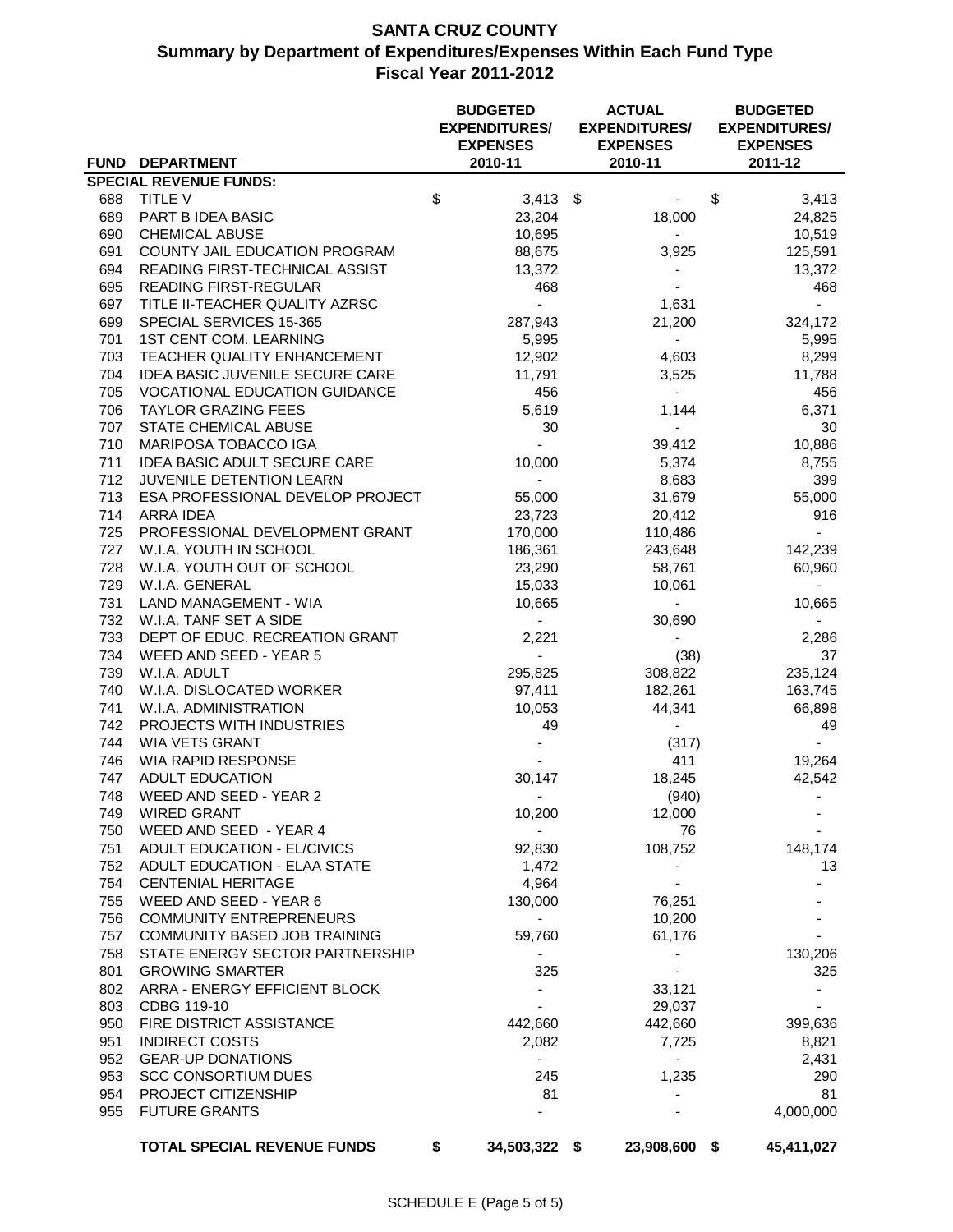|                                 |                                    | <b>ACTUAL</b><br><b>BUDGETED</b><br><b>EXPENDITURES/</b><br><b>EXPENDITURES/</b><br><b>EXPENSES</b><br><b>EXPENSES</b> |            | <b>BUDGETED</b><br><b>EXPENDITURES/</b><br><b>EXPENSES</b> |            |                           |            |
|---------------------------------|------------------------------------|------------------------------------------------------------------------------------------------------------------------|------------|------------------------------------------------------------|------------|---------------------------|------------|
| <b>FUND</b>                     | <b>DEPARTMENT</b>                  | 2010-11                                                                                                                |            | 2010-11                                                    |            | 2011-12                   |            |
|                                 | <b>DEBT SERVICE FUND:</b>          |                                                                                                                        |            |                                                            |            |                           |            |
| 121                             | <b>BOND INTEREST REDEMPTION</b>    | \$                                                                                                                     | 1,236,584  | -\$                                                        | 368,138    | S.                        | 1,236,847  |
|                                 | <b>TOTAL DEBT SERVICE FUND</b>     | \$                                                                                                                     | 1,236,584  | \$                                                         | 368,138    | \$                        | 1,236,847  |
|                                 | <b>CAPITAL PROJECTS FUNDS:</b>     |                                                                                                                        |            |                                                            |            |                           |            |
| 401                             | <b>AIRPORT MASTER PLAN</b>         | \$                                                                                                                     |            | \$                                                         |            | \$                        | 200,000    |
| 409                             | <b>ADOT E2S53 TAXIWAY REPAIR</b>   |                                                                                                                        | 397        |                                                            |            |                           | 397        |
| 412                             | ENVIRONMENTAL ASSESSMENT           |                                                                                                                        |            |                                                            |            |                           | 50,000     |
| 440                             | <b>CDBG ADDITIONAL FUNDS</b>       |                                                                                                                        | 793,039    |                                                            | 421,039    |                           |            |
| 441                             | <b>COURTHOUSE CONSTRUCTION</b>     |                                                                                                                        | 2,237,827  |                                                            | 1,138,622  |                           | 695,635    |
| 442                             | JAIL DISTRICT CONSTRUCTION         |                                                                                                                        | 6,063,369  |                                                            | 4,343,259  |                           | 344,302    |
| 445                             | 2009-CDBG - EMERGENCY GRANT        |                                                                                                                        |            |                                                            | 61,201     |                           | 417        |
| 446                             | CDBG HVAC 168-10                   |                                                                                                                        | 300,000    |                                                            | 435,361    |                           |            |
| 490                             | <b>C.D.B.G. PROJECTS</b>           |                                                                                                                        | 60,385     |                                                            |            |                           | 59,822     |
|                                 | <b>TOTAL CAPITAL PROJECTS FUND</b> | \$                                                                                                                     | 9,455,017  | \$                                                         | 6,399,482  | -S                        | 1,350,573  |
|                                 | <b>ENTERPRISE FUND:</b>            |                                                                                                                        |            |                                                            |            |                           |            |
| 500                             | <b>LANDFILL</b>                    | \$                                                                                                                     | 1,007,896  | \$                                                         | 981,507    | $\boldsymbol{\mathsf{S}}$ | 816,040    |
| 501                             | <b>LANDFILL RESERVE</b>            |                                                                                                                        | 2,468,761  |                                                            | 500,270    |                           | 2,048,146  |
|                                 | <b>TOTAL ENTERPRISE FUND</b>       | \$                                                                                                                     | 3,476,657  | \$                                                         | 1,481,777  | \$                        | 2,864,186  |
|                                 | <b>EXPENDABLE TRUST FUND:</b>      | \$                                                                                                                     |            | \$                                                         |            | \$                        |            |
|                                 | <b>TOTAL EXPENDABLE TRUST FUND</b> | \$                                                                                                                     |            | \$                                                         |            | \$                        |            |
| TOTAL EXPENDITURES OF ALL FUNDS |                                    | \$                                                                                                                     | 74,597,307 | \$                                                         | 49,244,579 | \$                        | 76,677,132 |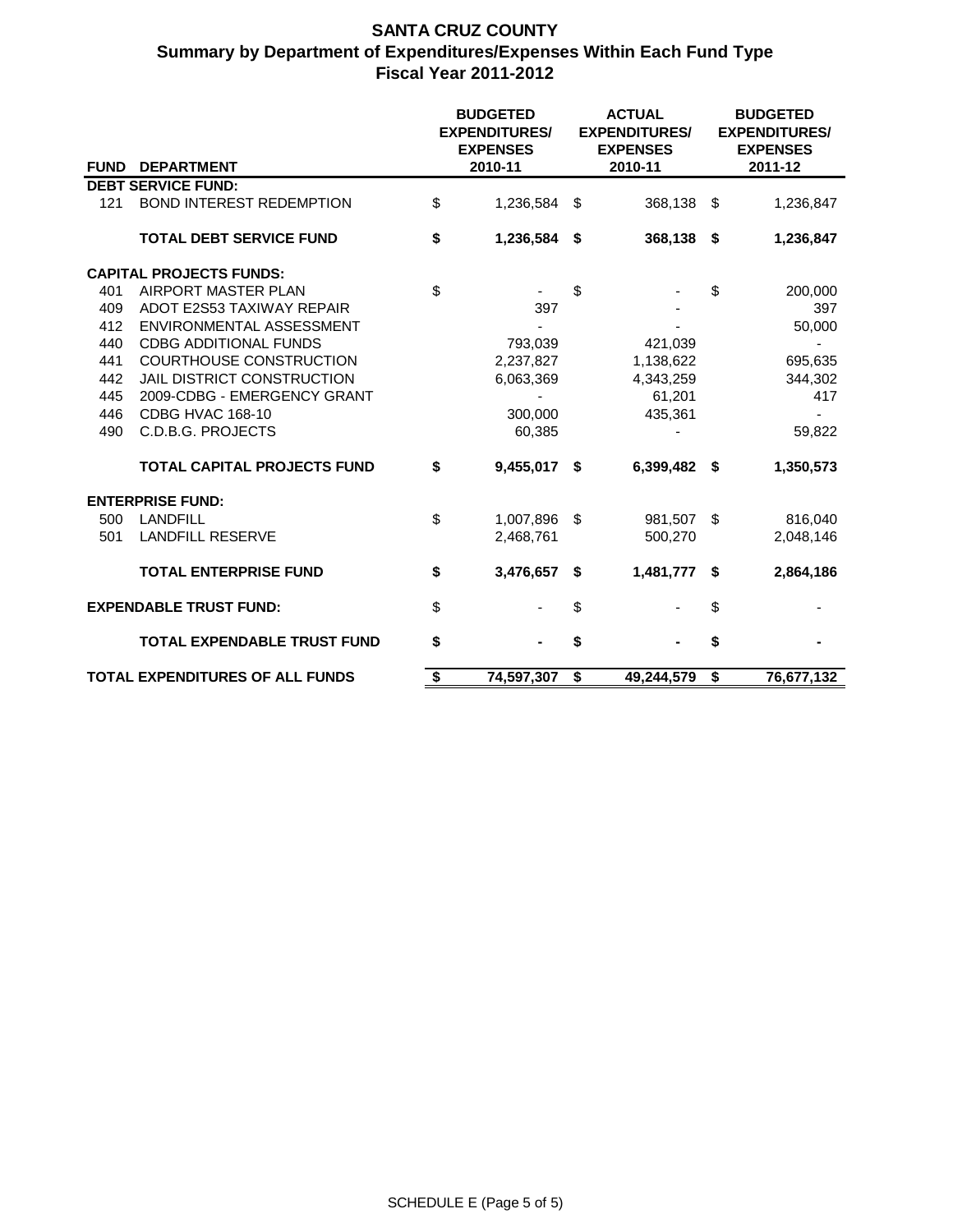|                 | <b>FUND/DEPARTMENT</b>                 | <b>BUDGETED</b><br><b>EXPENDITURES/</b><br><b>EXPENSES</b><br>2010-11 | <b>ACTUAL</b><br><b>EXPENDITURES/</b><br><b>EXPENSES</b><br>2010-11 | <b>BUDGETED</b><br><b>EXPENDITURES/</b><br><b>EXPENSES</b><br>2011-12 |
|-----------------|----------------------------------------|-----------------------------------------------------------------------|---------------------------------------------------------------------|-----------------------------------------------------------------------|
| 01              | <b>ASSESSOR:</b>                       |                                                                       |                                                                     |                                                                       |
|                 | 100-01 GENERAL FUND                    | \$<br>812,200 \$                                                      | 730,599                                                             | \$<br>826,793                                                         |
|                 | 110-01 ASSESSOR RET. & CONVERSION      | 132,232                                                               | 9,733                                                               | 150,604                                                               |
|                 |                                        |                                                                       |                                                                     |                                                                       |
|                 | <b>TOTAL ASSESSOR</b>                  | \$<br>944,432 \$                                                      | 740,332 \$                                                          | 977,397                                                               |
| 02              | <b>COUNTY ATTORNEY:</b>                |                                                                       |                                                                     |                                                                       |
| 100-02 ATTORNEY |                                        | \$<br>1,234,284 \$                                                    | 1,077,271 \$                                                        | 1,202,509                                                             |
|                 | 125-02 PROSECUTION HIDTA (PIMA)        | 201,913                                                               | 194,043                                                             | 208,985                                                               |
|                 | 126-02 ATTORNEY'S DIVERSION PROG.      | 12,459                                                                |                                                                     | 14,057                                                                |
|                 | 127-02 VICTIM RIGHTS NOTIFICATION      | 51,130                                                                | 46,260                                                              | 51,034                                                                |
|                 | 128-02 BAD CHECK COLLECTION            |                                                                       |                                                                     |                                                                       |
|                 |                                        | 35,814                                                                | 15,108                                                              | 36,493                                                                |
|                 | 130-02 COST OF PROSECUTION             | 6,555                                                                 | 4,160                                                               | 4,722                                                                 |
|                 | 132-02 FILL THE GAP (ATTORNEY)         | 7,693                                                                 |                                                                     | 10,762                                                                |
|                 | 133-02 5% FILL THE GAP (ATTORNEY)      | 118,286                                                               | 10,357                                                              | 129,606                                                               |
|                 | 134-02 ANTI-RACKETEERING               | 429,577                                                               | 512,543                                                             | 472,728                                                               |
|                 | 135-02 A.C.J.C. PROSECUTION #6         | 19                                                                    |                                                                     | 80,881                                                                |
|                 | 136-02 VICTIM WITNESS PROGRAM          | 6,969                                                                 |                                                                     | 9,451                                                                 |
|                 | 137-02 VICTIM'S COMPENSATION           | 28,885                                                                | 16,690                                                              | 3,055                                                                 |
|                 | 138-02 ATTORNEY'S VICTIM COMP.         | 47,793                                                                | 56,935                                                              | 49,397                                                                |
|                 | 139-02 ATTORNEY'S ENHANCEMENT          | 194,431                                                               | 110,597                                                             | 207,834                                                               |
|                 | 140-02 VICTIM ASSISTANCE GRANT         | 36,084                                                                | 27,043                                                              | 21,637                                                                |
|                 | 141-02 FEDERAL SEIZURE                 |                                                                       |                                                                     |                                                                       |
|                 |                                        | 527,819                                                               | 87,751                                                              | 11,418                                                                |
|                 | 142-02 AUTO THEFT AUTHORITY            |                                                                       | 7,582                                                               | 39,174                                                                |
|                 | 143-02 PROGRAM INCOME-COUNTY ATTORNEY  | 6,522                                                                 | 23,965                                                              | 4,052                                                                 |
|                 | 144-02 HB 2779 FAIR & LEGAL EMPLOYMENT | $\blacksquare$                                                        | 19,745                                                              | 20,765                                                                |
|                 | 145-02 POWER COALITION                 | 8,000                                                                 | 8,212                                                               |                                                                       |
|                 | 146-02 DRUG ENFORCEMENT UNIT           | 242,671                                                               | 122,514                                                             | 230,604                                                               |
|                 | 148-02 DOMESTIC VIOLENCE STOP GRANT    | 115,603                                                               | 94,751                                                              | 132,128                                                               |
|                 | 149-02 VICTIM SERVICES DONATIONS       | 145                                                                   |                                                                     | 920                                                                   |
|                 | 150-02 ARRA - ACJC PROSECUTION         | 80,265                                                                | 52,838                                                              |                                                                       |
|                 | <b>TOTAL COUNTY ATTORNEY</b>           | \$<br>3,392,917 \$                                                    | 2,488,364 \$                                                        | 2,942,212                                                             |
|                 |                                        |                                                                       |                                                                     |                                                                       |
| 04              | <b>BOARD OF SUPERVISORS:</b>           |                                                                       |                                                                     |                                                                       |
|                 | 100-04 BOARD OF SUPERVISORS            | \$<br>4,964,886 \$                                                    | 2,470,711                                                           | \$<br>5,206,397                                                       |
|                 | 120-04 1904 COURTHOUSE                 | 52,240                                                                | 42,887                                                              | 53,500                                                                |
|                 | 121-04 DEBT SERVICE FUND               | 1,236,584                                                             | 368,138                                                             | 1,236,847                                                             |
|                 | 122-04 METH INTERDICTION PROGRAM       | $\blacksquare$                                                        | 63                                                                  |                                                                       |
|                 | 440-04 CDBG ADDITIONAL FUNDS           | 793,039                                                               | 421,039                                                             |                                                                       |
|                 | 441-04 COURTHOUSE CONSTRUCTION         | 2,237,827                                                             | 1,138,622                                                           | 695,635                                                               |
|                 | 955-04 FUTURE GRANTS                   |                                                                       |                                                                     | 4,000,000                                                             |
|                 |                                        |                                                                       |                                                                     |                                                                       |
|                 | <b>TOTAL BOARD OF SUPERVISORS</b>      | \$<br>9,284,576 \$                                                    | 4,441,459 \$                                                        | 11,192,379                                                            |
| 05              | <b>AIRPORT:</b>                        |                                                                       |                                                                     |                                                                       |
| 100-05 AIRPORT  |                                        | \$<br>165,410 \$                                                      | 36,581 \$                                                           | 173,435                                                               |
|                 | 401-05 AIRPORT MASTER PLAN             |                                                                       |                                                                     | 200,000                                                               |
|                 | 409-05 ADOT E2S53 EMERG TAXIWAY REPAIR | 397                                                                   |                                                                     | 397                                                                   |
|                 | 412-05 ENVIRONMENTAL ASSESSMENT        | $\blacksquare$                                                        |                                                                     | 50,000                                                                |
|                 |                                        |                                                                       |                                                                     |                                                                       |
|                 | <b>TOTAL AIRPORT</b>                   | \$<br>165,807 \$                                                      | 36,581 \$                                                           | 423,832                                                               |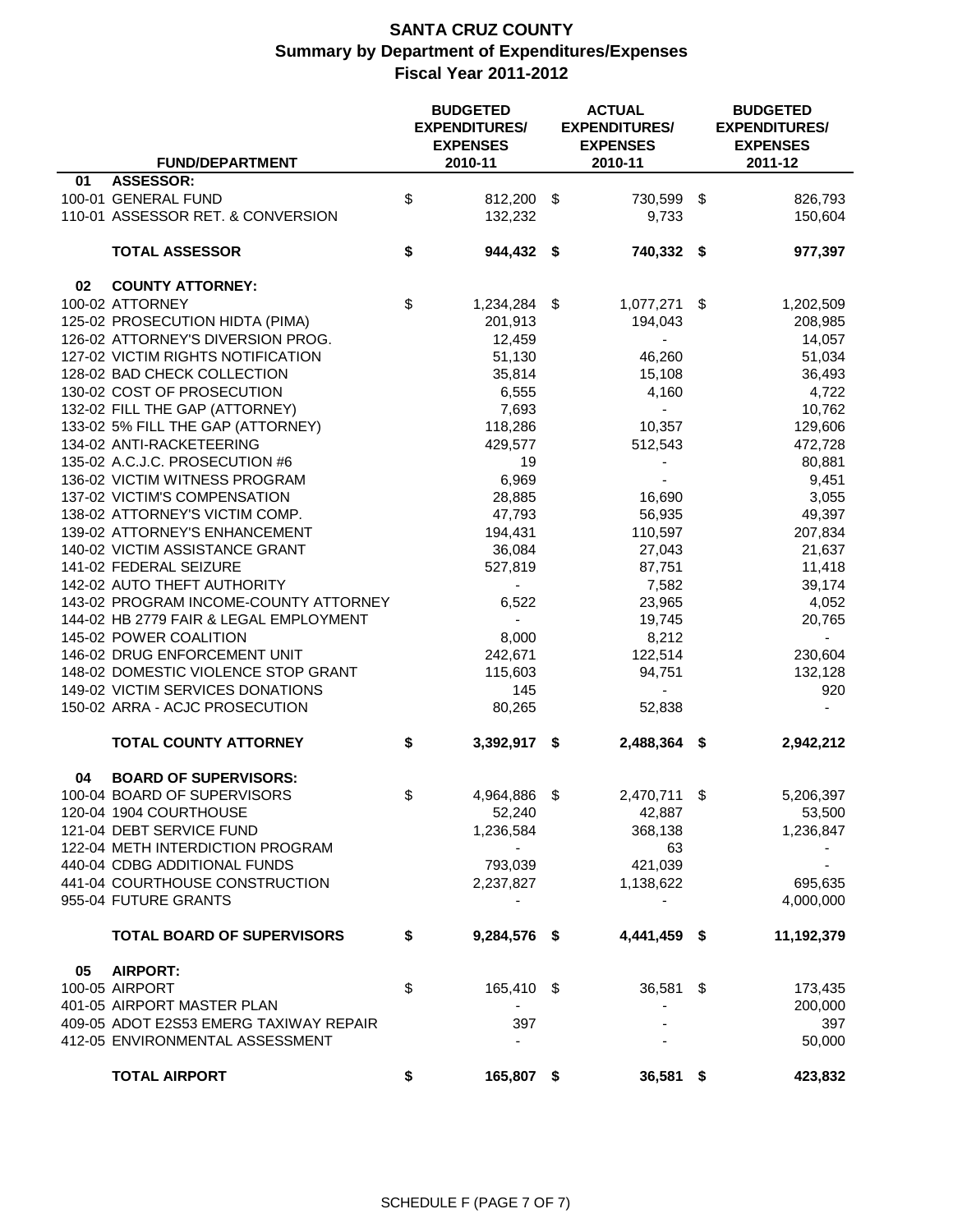|    |                                         | <b>ACTUAL</b><br><b>BUDGETED</b><br><b>EXPENDITURES/</b><br><b>EXPENDITURES/</b><br><b>EXPENSES</b><br><b>EXPENSES</b> |                          | <b>BUDGETED</b><br><b>EXPENDITURES/</b><br><b>EXPENSES</b> |  |           |
|----|-----------------------------------------|------------------------------------------------------------------------------------------------------------------------|--------------------------|------------------------------------------------------------|--|-----------|
|    | <b>FUND/DEPARTMENT</b>                  |                                                                                                                        | 2010-11                  | 2010-11                                                    |  | 2011-12   |
| 07 | <b>CLERK OF SUPERIOR COURT:</b>         |                                                                                                                        |                          |                                                            |  |           |
|    | 100-07 CLERK SUPERIOR COURT             | \$                                                                                                                     | 715,896                  | \$<br>630,630 \$                                           |  | 708,946   |
|    | 180-07 CLERK SUP. CRT. RETRIEVAL        |                                                                                                                        | 64,199                   | 38,082                                                     |  | 43,513    |
|    | 181-07 EXPED CHILD SUPPORT & VISITATION |                                                                                                                        | 56,579                   |                                                            |  | 59,300    |
|    | 182-07 SPOUSAL MAINTENANCE FUND         |                                                                                                                        | 7,391                    |                                                            |  | 8,131     |
|    | 183-07 CHILD SUPPORT AUTOMATION         |                                                                                                                        | 1,830                    |                                                            |  | 1,839     |
|    | 184-07 DOMESTIC REL. ED. MEDIATION FD   |                                                                                                                        | 5,127                    | 725                                                        |  | 4,897     |
|    | 185-07 NON IV-D CONVERSION FUND         |                                                                                                                        | 698                      |                                                            |  | 701       |
|    | <b>TOTAL CLERK OF SUPERIOR COURT</b>    | \$                                                                                                                     | 851,720 \$               | 669,436 \$                                                 |  | 827,327   |
| 12 | <b>ELECTIONS:</b>                       |                                                                                                                        |                          |                                                            |  |           |
|    | 100-12 ELECTIONS                        | \$                                                                                                                     | 341,734 \$               | 231,883 \$                                                 |  | 341,734   |
|    |                                         |                                                                                                                        |                          |                                                            |  |           |
|    | <b>TOTAL ELECTIONS</b>                  | \$                                                                                                                     | 341,734 \$               | 231,883 \$                                                 |  | 341,734   |
| 13 | <b>EMERGENCY SERVICES:</b>              |                                                                                                                        |                          |                                                            |  |           |
|    | 100-13 EMERGENCY SERVICES               | \$                                                                                                                     | 92,594 \$                | 67,870 \$                                                  |  | 63,196    |
|    | 200-13 CITIZEN CORPS/CERT GRANT         |                                                                                                                        | 5,000                    | 3,164                                                      |  |           |
|    | 203-13 L.E.P.C. GRANT FY 99-00          |                                                                                                                        | 3,269                    |                                                            |  | 3,269     |
|    | 205-13 DOMESTIC HAZARDOUS TRAINING      |                                                                                                                        | 264                      |                                                            |  | 265       |
|    | 208-13 2008 GRANT                       |                                                                                                                        |                          | 36                                                         |  | ۰         |
|    | <b>TOTAL EMERGENCY MANAGEMENT</b>       |                                                                                                                        |                          |                                                            |  |           |
|    |                                         | \$                                                                                                                     | 101,127 \$               | 71,069 \$                                                  |  | 66,730    |
| 14 | <b>FINANCE:</b>                         |                                                                                                                        |                          |                                                            |  |           |
|    | 100-14 FINANCE                          | \$                                                                                                                     | 2,031,888                | \$<br>863,570 \$                                           |  | 2,031,888 |
|    |                                         |                                                                                                                        |                          |                                                            |  |           |
|    | <b>TOTAL FINANCE</b>                    | \$                                                                                                                     | 2,031,888 \$             | 863,570 \$                                                 |  | 2,031,888 |
|    |                                         |                                                                                                                        |                          |                                                            |  |           |
| 15 | <b>GROUNDS AND MAINTENANCE:</b>         |                                                                                                                        |                          |                                                            |  |           |
|    | 100-15 GROUNDS & MAINTENANCE            | \$                                                                                                                     | 3,154,883 \$             | 800,734 \$                                                 |  | 3,143,656 |
|    | <b>TOTAL GROUNDS AND MAINTENANCE</b>    | \$                                                                                                                     | 3,154,883 \$             | 800,734 \$                                                 |  | 3,143,656 |
| 17 | <b>JUSTICE COURT #1:</b>                |                                                                                                                        |                          |                                                            |  |           |
|    | 100-17 JUSTICE COURT #1                 | \$                                                                                                                     | 596,650 \$               | 548,745 \$                                                 |  | 615,117   |
|    | 225-17 J.P. #1 TIME PAYMENT FEES        |                                                                                                                        | 66,579                   | 10,221                                                     |  | 55,674    |
|    | 227-17 CIRCLES OF PEACE                 |                                                                                                                        | $\blacksquare$           | 15,373                                                     |  | 5,627     |
|    | 228-17 J.P. #1 FARE PROGRAM             |                                                                                                                        | 6,061                    | 990                                                        |  | 6,007     |
|    | 229-17 INCREASING EFFICIENCY            |                                                                                                                        | $\overline{\phantom{a}}$ | 74,034                                                     |  | 18,466    |
|    |                                         |                                                                                                                        |                          |                                                            |  |           |
|    | <b>TOTAL JUSTICE COURT #1</b>           | \$                                                                                                                     | 669,290 \$               | 649,364 \$                                                 |  | 700,891   |
| 18 | <b>JUSTICE COURT #2:</b>                |                                                                                                                        |                          |                                                            |  |           |
|    | 100-18 JUSTICE COURT #2                 | \$                                                                                                                     | 166,106 \$               | 153,634 \$                                                 |  | 172,940   |
|    | 245-18 J.P. #2 TIME PAYMENT FEES        |                                                                                                                        | 13,177                   | 4,897                                                      |  | 10,787    |
|    | 246-18 J.P. #2 FARE PROGRAM             |                                                                                                                        | 121                      |                                                            |  | 721       |
|    | <b>TOTAL JUSTICE COURT #2</b>           | \$                                                                                                                     | 179,404 \$               | 158,531 \$                                                 |  | 184,448   |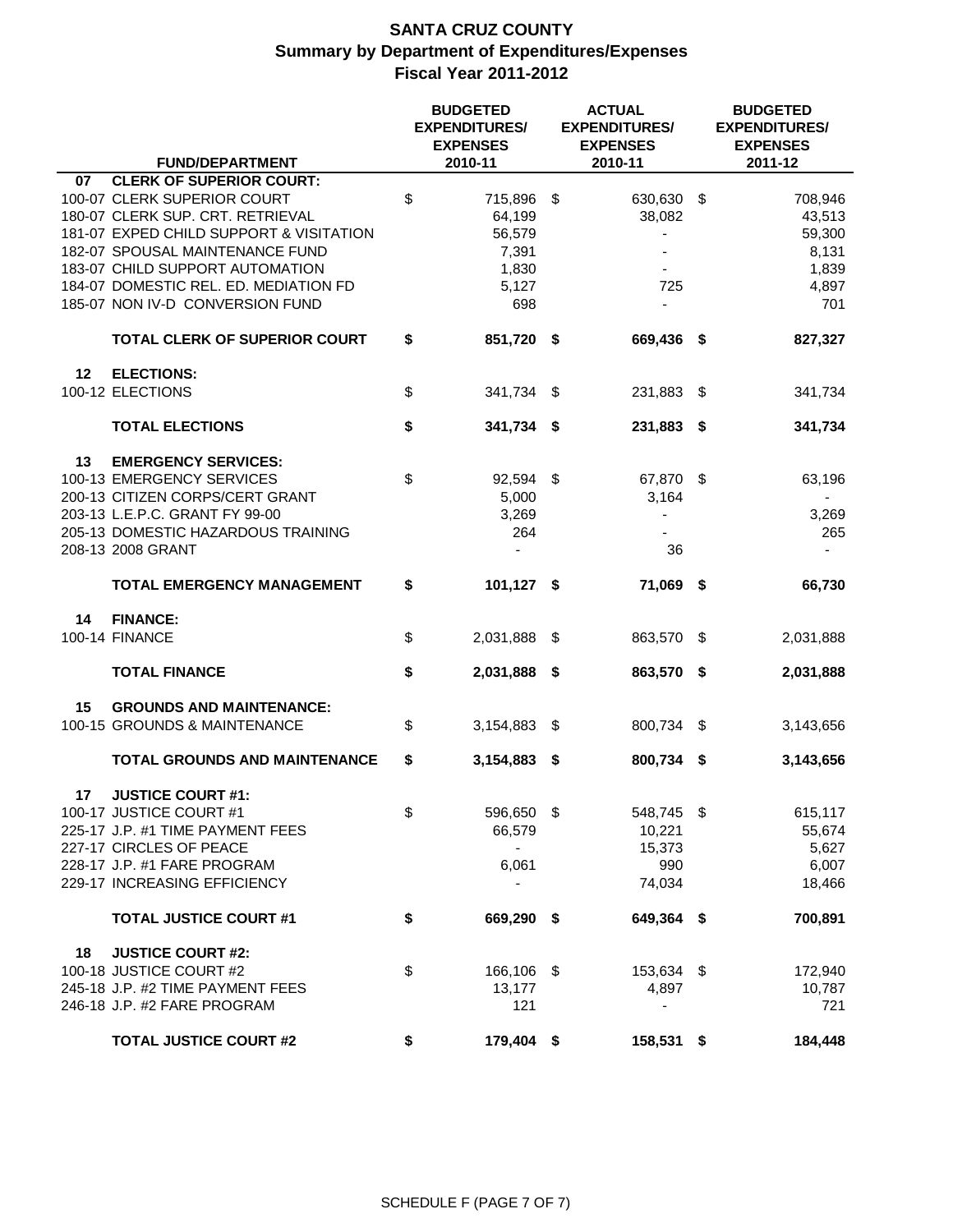|               | <b>FUND/DEPARTMENT</b>                  | <b>BUDGETED</b><br><b>EXPENDITURES/</b><br><b>EXPENSES</b><br>2010-11 |      | <b>ACTUAL</b><br><b>EXPENDITURES/</b><br><b>EXPENSES</b><br>2010-11 | <b>BUDGETED</b><br><b>EXPENDITURES/</b><br><b>EXPENSES</b><br>2011-12 |
|---------------|-----------------------------------------|-----------------------------------------------------------------------|------|---------------------------------------------------------------------|-----------------------------------------------------------------------|
| 19            | <b>INFORMATION TECHNOLOGY:</b>          |                                                                       |      |                                                                     |                                                                       |
|               | 100-19 INFORMATION TECHNOLOGY           | \$<br>519,224 \$                                                      |      | 473,910 \$                                                          | 518,269                                                               |
|               | <b>TOTAL INFORMATION TECHNOLOGY</b>     | \$<br>519,224 \$                                                      |      | 473,910 \$                                                          | 518,269                                                               |
| 20            | G.I.S:                                  |                                                                       |      |                                                                     |                                                                       |
| 100-20 G.I.S. |                                         | \$<br>52,652 \$                                                       |      | $32,462$ \$                                                         | 25,000                                                                |
|               | <b>TOTAL G.I.S.</b>                     | \$<br>52,652 \$                                                       |      | 32,462 \$                                                           | 25,000                                                                |
| 23            | <b>BUILDING CODES:</b>                  |                                                                       |      |                                                                     |                                                                       |
|               | 100-23 BUILDING CODES                   | \$<br>271,229 \$                                                      |      | 216,898 \$                                                          | 215,449                                                               |
|               | <b>TOTAL BUILDING CODES</b>             | \$<br>271,229 \$                                                      |      | 216,898 \$                                                          | 215,449                                                               |
| 24            | <b>PLANNING:</b>                        |                                                                       |      |                                                                     |                                                                       |
|               | 100-24 PLANNING & ZONING                | \$<br>376,300                                                         | - \$ | 231,852 \$                                                          | 388,855                                                               |
|               | 445-24 2009 CDBG - EMERGENCY GRANT      |                                                                       |      | 61,201                                                              | 417                                                                   |
|               | 446-24 CDBG HVAC 168-10                 | 300,000                                                               |      | 435,361                                                             |                                                                       |
|               | 801-24 GROWING SMARTER                  | 325                                                                   |      |                                                                     | 325                                                                   |
|               | 802-24 ARRA - ENERGY EFFICIENT BLOCK    |                                                                       |      | 33,121                                                              |                                                                       |
|               | 803-24 CDBG 119-10                      |                                                                       |      | 29,037                                                              |                                                                       |
|               | <b>TOTAL PLANNING</b>                   | \$<br>676,625 \$                                                      |      | 790,573 \$                                                          | 389,597                                                               |
| 27            | <b>RECORDER - ELECTION:</b>             |                                                                       |      |                                                                     |                                                                       |
|               | 100-27 RECORDER - ELECTION              | \$<br>276,885 \$                                                      |      | 93,717 \$                                                           | 273,698                                                               |
|               | 118-12 HAVA BLOCK GRANT                 |                                                                       |      |                                                                     | 15,115                                                                |
|               | <b>TOTAL RECORDER - ELECTION</b>        | \$<br>276,885 \$                                                      |      | 93,717 \$                                                           | 288,813                                                               |
| 28            | <b>RECORDER:</b>                        |                                                                       |      |                                                                     |                                                                       |
|               | 100-28 RECORDER                         | 251,383                                                               |      | 219,674                                                             | 239,962                                                               |
|               | 111-28 RECORDER RETRIEVAL CONVERS.      | 218,301                                                               |      | 14,133                                                              | 233,141                                                               |
|               |                                         | \$<br>469,684 \$                                                      |      | 233,807 \$                                                          | 473,103                                                               |
|               | <b>TOTAL RECORDER</b>                   |                                                                       |      |                                                                     |                                                                       |
| 29            | <b>SUPERIOR COURT:</b>                  |                                                                       |      |                                                                     |                                                                       |
|               | 100-29 SUPERIOR COURT                   | 1,050,013                                                             |      | 965,877                                                             | 1,099,940                                                             |
|               | 250-29 CASA PROGRAM FUND                | 29,518                                                                |      | 30,413                                                              | 32,878                                                                |
|               | 251-29 MODEL COURT                      | 7,208                                                                 |      | 10,144                                                              | 7,208                                                                 |
|               | 252-29 D.E.S. IV-D                      | 81,569                                                                |      | 70,705                                                              | 81,568                                                                |
|               | 254-29 COMMUNITY ADVISORY BOARD         |                                                                       |      | (8)                                                                 | 22                                                                    |
|               | 255-29 TRAFFIC CASE PROCESSING FUND     | 186                                                                   |      |                                                                     | 187                                                                   |
|               | 256-29 FTG-INDIGENT DEFENSE             | 20,152                                                                |      |                                                                     | 6,139                                                                 |
|               | 257-29 LAW LIBRARY                      | 31,150                                                                |      | 20,254                                                              | 40,751                                                                |
|               | 258-29 DOMESTIC REL. ED. CHILD ISSUES   | 2,930                                                                 |      | 3,540                                                               | 2,500                                                                 |
|               | 259-29 FILL THE GAP (5%)                | 78,309                                                                |      | 423                                                                 | 69,829                                                                |
|               | 260-29 SUPERIOR COURT FILL THE GAP      | 467,900                                                               |      | 49,586                                                              | 463,321                                                               |
|               | 261-29 5% FILL THE GAP INDIGENT DEFENSE | 186,135                                                               |      |                                                                     | 203,193                                                               |
|               | 262-29 J.C.E.F. COURT FEES              | 146,092                                                               |      | 8,383                                                               | 152,654                                                               |
|               | 263-29 FARE PROGRAM                     | 462                                                                   |      |                                                                     | 462                                                                   |
|               | 264-29 STATE - FILL THE GAP             | 57,707                                                                |      | 38,647                                                              | 18,036                                                                |
|               | <b>TOTAL SUPERIOR COURT</b>             | \$<br>2,159,331 \$                                                    |      | 1,197,963 \$                                                        | 2,178,688                                                             |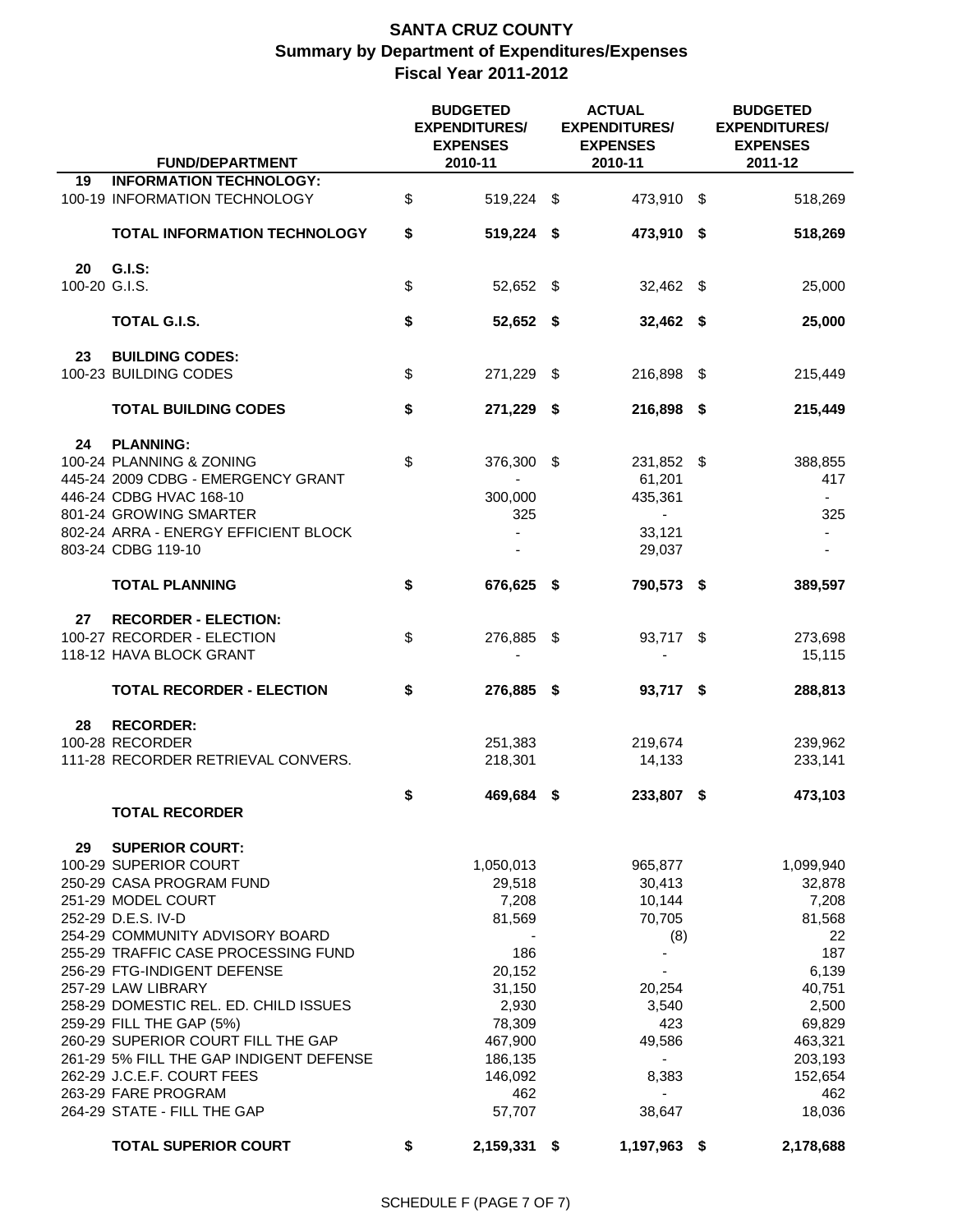|                 |                                      | <b>BUDGETED</b><br><b>EXPENDITURES/</b><br><b>EXPENSES</b> | <b>ACTUAL</b><br><b>EXPENDITURES/</b><br><b>EXPENSES</b> | <b>BUDGETED</b><br><b>EXPENDITURES/</b><br><b>EXPENSES</b> |           |
|-----------------|--------------------------------------|------------------------------------------------------------|----------------------------------------------------------|------------------------------------------------------------|-----------|
|                 | <b>FUND/DEPARTMENT</b>               | 2010-11                                                    | 2010-11                                                  |                                                            | 2011-12   |
| 31              | <b>TREASURER:</b>                    |                                                            |                                                          |                                                            |           |
|                 | 100-31 TREASURER                     | \$<br>499,832 \$                                           | 456,544                                                  | \$                                                         | 509,015   |
|                 | 112-31 TAXPAYER INFORMATION          | 123,444                                                    | 30,691                                                   |                                                            | 100,638   |
|                 | <b>TOTAL TREASURER</b>               | \$<br>623,276 \$                                           | 487,235 \$                                               |                                                            | 609,653   |
| 32              | <b>PROBATION:</b>                    |                                                            |                                                          |                                                            |           |
|                 | 273-32 JUVENILE INTENSIVE PROBATION  | 276,412                                                    | 267,134                                                  |                                                            | 289,457   |
| 275-32 PIC ACT  |                                      | 278,951                                                    | 201,330                                                  |                                                            | 315,442   |
|                 | 276-32 STATE AID                     | 234,781                                                    | 164,405                                                  |                                                            | 179,954   |
|                 | 278-32 DIVERSION CONSEQUENCES        | 7,231                                                      | 2,295                                                    |                                                            | 4,442     |
|                 | 279-32 JUVENILE TREATMENT SERVICES   | 132,449                                                    | 122,557                                                  |                                                            | 150,804   |
|                 | 280-32 FAMILY COUNSELING             | 24,462                                                     | 5,082                                                    |                                                            | 32,413    |
|                 | 281-32 JUVENILE DIVERSION FEES       | 64,932                                                     |                                                          |                                                            | 72,170    |
|                 | 282-32 JUVENILE PROBATION FEES       | 102,466                                                    | 591                                                      |                                                            | 115,179   |
|                 | 283-32 JUV PARENTAL ASSMNT EXTRA FEE | 18,067                                                     | $\blacksquare$                                           |                                                            | 19,219    |
|                 | 287-32 JAIBG JUV                     | 209                                                        |                                                          |                                                            | 209       |
| 288-32 JAIBG #2 |                                      | $\blacksquare$                                             |                                                          |                                                            | 387       |
|                 | 289-32 JUV DIVERSION SVC FEES - OVER | 486                                                        |                                                          |                                                            | 1,797     |
|                 | <b>TOTAL PROBATION</b>               | \$<br>1,140,446 \$                                         | 763,394 \$                                               |                                                            | 1,181,473 |
| 35              | <b>ADULT PROBATION:</b>              |                                                            |                                                          |                                                            |           |
|                 | 100-35 ADULT PROBATION               | \$<br>501,994 \$                                           | 346,433                                                  | - \$                                                       | 439,218   |
|                 | 300-32 COMMUNITY PUNISHMENT PROG.    | 76,133                                                     | 53,678                                                   |                                                            | 99,544    |
|                 | 301-32 STATE AID ENHANCEMENT         | 372,651                                                    | 363,675                                                  |                                                            | 391,296   |
|                 | 303-32 DRUG TREATMENT & EDUCATION    | 34,655                                                     | 17,735                                                   |                                                            | 30,437    |
|                 | 304-32 DRUG ENFORCEMENT GRANT        | 16,202                                                     | 15,655                                                   |                                                            | 15,030    |
|                 | 305-32 VICTIM RIGHTS-PROBATION       | 18,300                                                     | 19,233                                                   |                                                            | 18,902    |
|                 | 306-32 ADULT PROBATION DRUG TESTING  | 14,309                                                     |                                                          |                                                            | 18,909    |
|                 | 307-32 PROB FEES INTERSTATE COMP 30% | 6,434                                                      | 81                                                       |                                                            | 6,483     |
|                 | 308-32 ADULT PROBATION FEES          | 208,736                                                    | 113,780                                                  |                                                            | 235,840   |
|                 | 309-32 ADULT PROBATION EXTRA FEES    | 107,090                                                    |                                                          |                                                            | 112,276   |
|                 | 310-32 ADULT INTENSIVE PROBATION     | 319,206                                                    | 300,939                                                  |                                                            | 316,992   |
|                 | 312-32 PROBATION PAROLE SERVICES     | 53,947                                                     |                                                          |                                                            | 54,265    |
|                 | 313-32 GLOBAL POSITIONING SYSTEM     | 1,126                                                      | 1,064                                                    |                                                            | 1,142     |
|                 | <b>TOTAL ADULT PROBATION</b>         | \$<br>1,730,783 \$                                         | 1,232,273 \$                                             |                                                            | 1,740,334 |
| 37              | <b>JUVENILE DETENTION:</b>           |                                                            |                                                          |                                                            |           |
|                 | 325-37 JAIL DISTRICT                 | \$<br>2,015,487 \$                                         | 1,848,185 \$                                             |                                                            | 1,988,375 |
|                 | 442-37 JAIL DISTRICT CONSTRUCTION    | 1,905,877                                                  | 1,158,022                                                |                                                            | 136,350   |
|                 | <b>TOTAL JUVENILE DETENTION</b>      | \$<br>3,921,364 \$                                         | 3,006,207 \$                                             |                                                            | 2,124,725 |
| 38              | <b>CONSTABLE #1:</b>                 |                                                            |                                                          |                                                            |           |
|                 | 100-38 CONSTABLE #1                  | \$<br>69,684 \$                                            | 67,645 \$                                                |                                                            | 69,904    |
|                 | <b>TOTAL CONSTABLE #1</b>            | \$<br>69,684 \$                                            | 67,645 \$                                                |                                                            | 69,904    |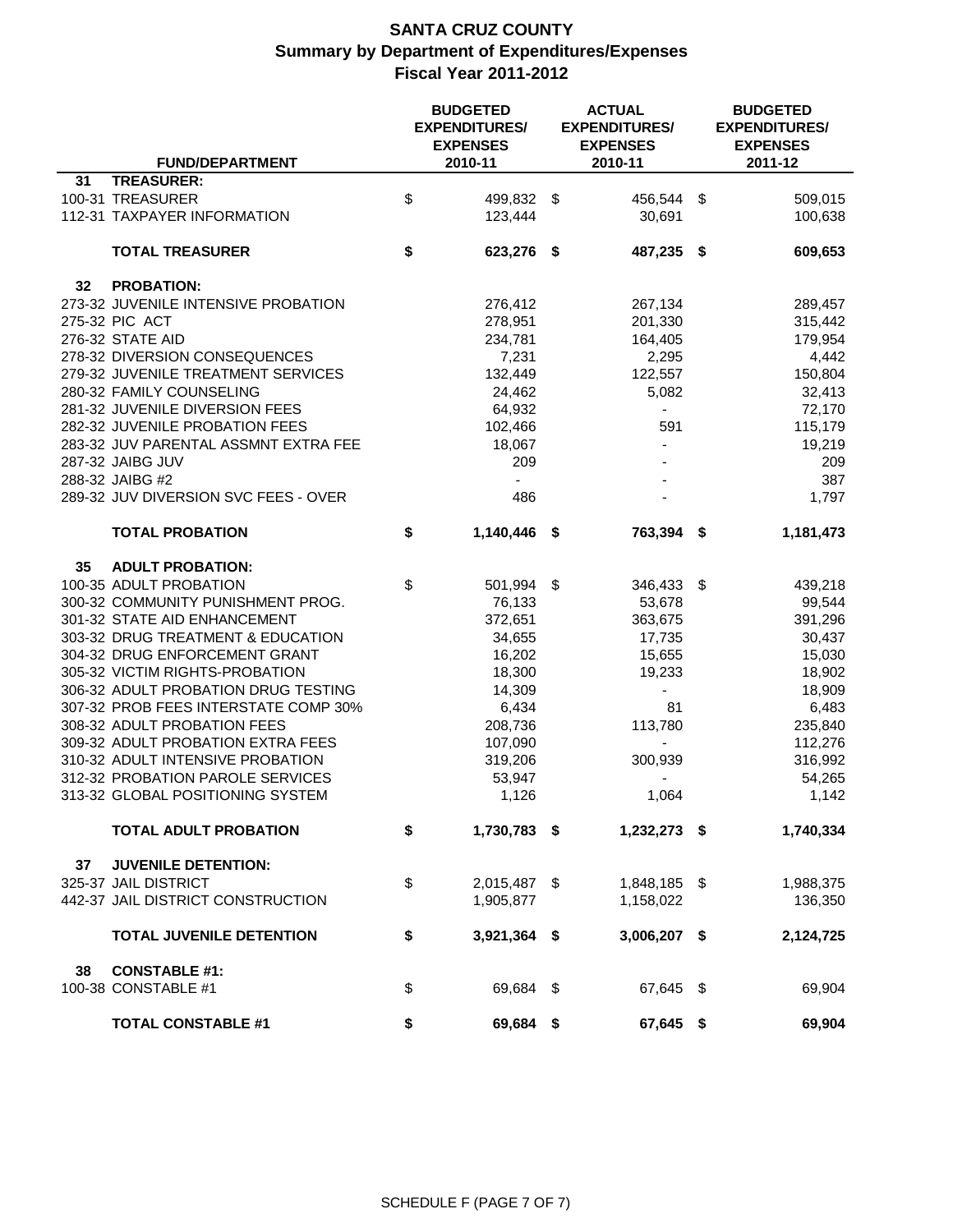| <b>FUND/DEPARTMENT</b>                                             | <b>BUDGETED</b><br><b>EXPENDITURES/</b><br><b>EXPENSES</b><br>2010-11 | <b>ACTUAL</b><br><b>EXPENDITURES/</b><br><b>EXPENSES</b><br>2010-11 |      | <b>BUDGETED</b><br><b>EXPENDITURES/</b><br><b>EXPENSES</b><br>2011-12 |
|--------------------------------------------------------------------|-----------------------------------------------------------------------|---------------------------------------------------------------------|------|-----------------------------------------------------------------------|
| <b>SHERIFF:</b><br>39                                              |                                                                       |                                                                     |      |                                                                       |
| 100-39 SHERIFF                                                     | \$<br>3,515,516                                                       | \$<br>3,311,193                                                     | \$   | 3,537,759                                                             |
| 134-39 ANTI-RACKETEERING                                           | 42,500                                                                | 36,277                                                              |      | 115,907                                                               |
| 325-39 JAIL DISTRICT                                               | 6,622,596                                                             | 5,246,903                                                           |      | 7,388,790                                                             |
| 326-39 SHERIFF H.I.D.T.A. 18                                       | 409,995                                                               | 399,121                                                             |      | 415,903                                                               |
| 327-39 SHERIFF A.C.J.C.                                            | $\blacksquare$                                                        | (9,507)                                                             |      | 234,935                                                               |
| 329-39 COMMISSARY FUND                                             | 224,855                                                               | 124,322                                                             |      | 130,384                                                               |
| 330-39 JAIL ENHANCEMENT                                            |                                                                       |                                                                     |      |                                                                       |
| 331-39 D.U.I. GRANT                                                | 337,046                                                               | 138,279                                                             |      | 363,418                                                               |
|                                                                    |                                                                       | 5,547                                                               |      |                                                                       |
| 332-39 VICTIM BILL OF RIGHTS                                       | 5,800                                                                 | 11,700                                                              |      |                                                                       |
| 337-39 DOJ BULLETPROOF VEST                                        | 10,294                                                                | 2,164                                                               |      | 17,947                                                                |
| 338-39 AATA LAW ENFORCEMENT GRANT                                  | 625                                                                   |                                                                     |      | 625                                                                   |
| 342-39 PROGRAM INCOME-METRO                                        | 150,354                                                               | 165,865                                                             |      | 72,105                                                                |
| 344-39 ANTI-METH INITIATIVE                                        |                                                                       | (64)                                                                |      | 64                                                                    |
| 346-39 ACJC/JAG UNDER \$10,000                                     | 1,476                                                                 |                                                                     |      | 1,476                                                                 |
| 347-39 OPERATION STONE GARDEN                                      | 745,604                                                               | 928,603                                                             |      | 500,000                                                               |
| 348-39 ADULT DETENTION STIMULUS FUND                               | 256,974                                                               | 229,143                                                             |      | 62,540                                                                |
| 349-39 ARRA - JUSTICE ASSISTANCE GRANT                             | 325                                                                   | 324                                                                 |      |                                                                       |
| 350-39 ARRA - ACJC PROSECUTION - MTF                               | 230,925                                                               | 234,698                                                             |      |                                                                       |
| 352-39 BORDER SECURITY ENHANCEMENT                                 | 1,300,000                                                             | 1,228,533                                                           |      | 100,000                                                               |
| 442-39 JAIL DISTRICT CONSTRUCTION                                  | 4,157,492                                                             | 3,185,237                                                           |      | 207,952                                                               |
| <b>TOTAL SHERIFF</b>                                               | \$<br>18,012,377 \$                                                   | 15,238,338 \$                                                       |      | 13,149,805                                                            |
| <b>ROAD:</b><br>43                                                 |                                                                       |                                                                     |      |                                                                       |
| 105-43 ROAD FUND                                                   | \$<br>5,024,125 \$                                                    | 3,055,960                                                           | - \$ | 4,672,507                                                             |
| 106-43 ADOT HOUSE BILL 2565                                        | 64,355                                                                | 13,961                                                              |      | 69,941                                                                |
| 107-43 PALO PARADO RAILROAD IMPROVEMENT                            |                                                                       |                                                                     |      | 662                                                                   |
|                                                                    |                                                                       |                                                                     |      |                                                                       |
| <b>TOTAL ROAD</b>                                                  | \$<br>5,088,480                                                       | \$<br>3,069,921                                                     | \$   | 4,743,110                                                             |
|                                                                    |                                                                       |                                                                     |      |                                                                       |
| <b>CONSTABLE #2:</b><br>44                                         |                                                                       |                                                                     |      |                                                                       |
| 100-44 CONSTABLE #2                                                | \$<br>20,618 \$                                                       | 20,504 \$                                                           |      | 26,399                                                                |
| <b>TOTAL CONSTABLE #2</b>                                          | \$<br>$20,618$ \$                                                     | 20,504 \$                                                           |      | 26,399                                                                |
|                                                                    |                                                                       |                                                                     |      |                                                                       |
| <b>OTHER AGENCIES:</b><br>45                                       |                                                                       |                                                                     |      |                                                                       |
| 134-45 ANTI-RACKETEERING                                           | \$<br>$1,500$ \$                                                      | 250,966 \$                                                          |      | 105,474                                                               |
| 141-45 FEDERAL SEIZURE                                             |                                                                       | 101,700                                                             |      |                                                                       |
| 950-45 FIRE DISTRICTS                                              | 442,660                                                               | 442,660                                                             |      | 399,636                                                               |
| <b>TOTAL OTHER AGENCIES</b>                                        | \$<br>444,160 \$                                                      |                                                                     |      |                                                                       |
|                                                                    |                                                                       | 795,326 \$                                                          |      | 505,110                                                               |
| 52<br><b>ENVIRONMENTAL HEALTH:</b>                                 |                                                                       |                                                                     |      |                                                                       |
| 325-52 JAIL DISTRICT                                               | \$                                                                    | \$<br>$3,000$ \$                                                    |      | 255,145                                                               |
| 370-52 HEALTH SERVICE FUND                                         | 334,284                                                               | 307,698                                                             |      | 329,052                                                               |
| 371-52 MATERNAL & CHILD HEALTH GRANT                               |                                                                       |                                                                     |      |                                                                       |
|                                                                    | 28,186                                                                |                                                                     |      | 28,318                                                                |
| 372-52 DOMESTIC VIOLENCE EDUCATION<br>373-52 CAR SEAT SAFETY GRANT | 5,007                                                                 | (340)                                                               |      | 5,347                                                                 |
|                                                                    | 59                                                                    |                                                                     |      | 59                                                                    |
| 374-52 WELL WOMAN HEALTH CHECK                                     | 6,650                                                                 |                                                                     |      | 6,650                                                                 |
| 375-52 SOUTHERN AZ WOMEN'S FUND                                    | 1,847                                                                 |                                                                     |      | 1,856                                                                 |
| 376-52 FOLIC ACID                                                  | $\blacksquare$                                                        | 1,850                                                               |      | $\blacksquare$                                                        |
| 377-52 BIO TERRORISM GRANT                                         | 179,403                                                               | 162,017                                                             |      | 147,578                                                               |
| 378-52 BIO-TERRORISM BI-NATIONAL                                   | 20,000                                                                | 13,257                                                              |      | 20,000                                                                |
| 379-52 T.B. CONTROL                                                | 62,500                                                                | 69,092                                                              |      | 55,500                                                                |
| 380-52 H.I.V. PROGRAM                                              | 16,121                                                                |                                                                     |      | 16,196                                                                |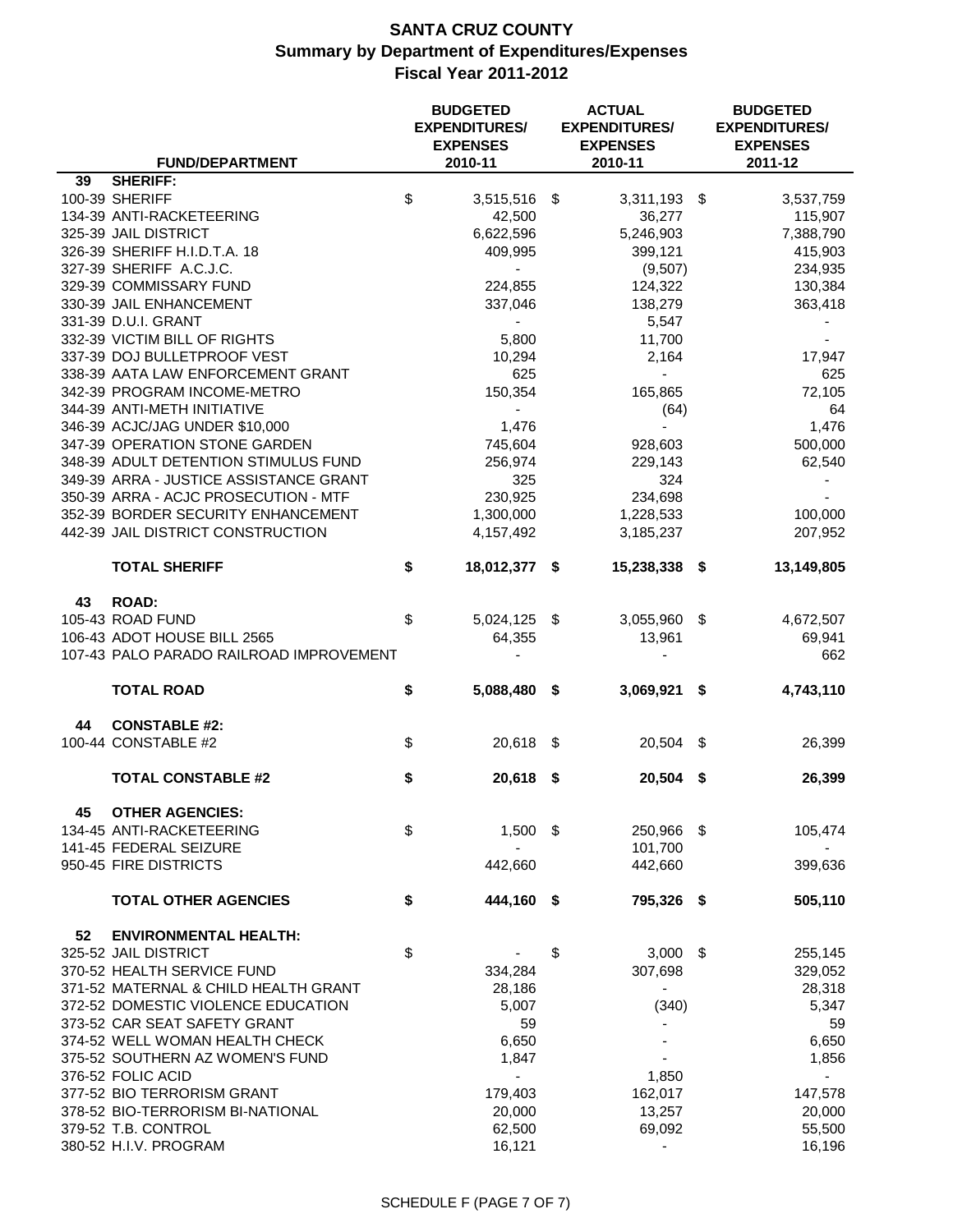|    |                                                                                                                                                                                                                        |                           | <b>ACTUAL</b><br><b>BUDGETED</b><br><b>EXPENDITURES/</b><br><b>EXPENDITURES/</b><br><b>EXPENSES</b><br><b>EXPENSES</b> |    |                                                                                          | <b>BUDGETED</b><br><b>EXPENDITURES/</b><br><b>EXPENSES</b> |                                         |
|----|------------------------------------------------------------------------------------------------------------------------------------------------------------------------------------------------------------------------|---------------------------|------------------------------------------------------------------------------------------------------------------------|----|------------------------------------------------------------------------------------------|------------------------------------------------------------|-----------------------------------------|
|    | <b>FUND/DEPARTMENT</b>                                                                                                                                                                                                 |                           | 2010-11                                                                                                                |    | 2010-11                                                                                  |                                                            | 2011-12                                 |
| 52 | <b>ENVIRONMENTAL HEALTH:</b><br>382-52 PANADEMIC INFLUENZA<br>383-52 IMMUNIZATION PROGRAM<br>384-52 PHER PHASE I AND II<br>385-52 PHER PHASE III<br>386-52 MEDICAL RESERVE CORP<br>387-52 ARRA - IMMUNIZATION STIMULUS | \$                        | 36<br>2<br>108,483<br>100,049<br>10,000<br>13,050                                                                      | \$ | 59<br>113,675<br>57,222<br>$\overline{\phantom{a}}$<br>1,088<br>$\overline{\phantom{a}}$ | \$                                                         | $\overline{2}$<br>10,417<br>13,912      |
|    | <b>TOTAL ENVIRONMENTAL HEALTH</b>                                                                                                                                                                                      | \$                        | 885,677 \$                                                                                                             |    | 728,618 \$                                                                               |                                                            | 890,032                                 |
| 55 | <b>ANIMAL CONTROL:</b>                                                                                                                                                                                                 |                           |                                                                                                                        |    |                                                                                          |                                                            |                                         |
|    | 600-55 ANIMAL CONTROL<br>601-55 ANIMAL CONTROL STERILIZATION                                                                                                                                                           | \$                        | 508,337 \$<br>28,074                                                                                                   |    | 454,303 \$<br>110                                                                        |                                                            | 493,196<br>38,337                       |
|    | <b>TOTAL ANIMAL CONTROL</b>                                                                                                                                                                                            | \$                        | 536,411 \$                                                                                                             |    | 454,413 \$                                                                               |                                                            | 531,533                                 |
| 61 | <b>PUBLIC FIDUCIARY:</b><br>100-61 PUBLIC FIDUCIARY<br>615-61 CASE MANAGEMENT                                                                                                                                          | \$                        | 3,069,496 \$<br>122,862                                                                                                |    | 2,493,227 \$<br>84,813                                                                   |                                                            | 3,065,369<br>191,594                    |
|    | <b>TOTAL PUBLIC FIDUCIARY</b>                                                                                                                                                                                          | \$                        | 3,192,358 \$                                                                                                           |    | 2,578,040 \$                                                                             |                                                            | 3,256,963                               |
| 63 | <b>CENTRAL PERMITS:</b><br>100-63 CENTRAL PERMITS                                                                                                                                                                      | $\$\$                     | 159,303 \$                                                                                                             |    | 37,269 \$                                                                                |                                                            | 166,231                                 |
|    | <b>TOTAL CENTRAL PERMITS</b>                                                                                                                                                                                           | \$                        | 159,303 \$                                                                                                             |    | 37,269 \$                                                                                |                                                            | 166,231                                 |
| 70 | <b>LANDFILL:</b><br>500-70 LANDFILL<br>501-70 LANDFILL RESERVE<br>625-70 WASTE TIRE (ADEQ)<br>626-70 SELF HHW/ABOP SITE                                                                                                | \$                        | 1,007,896 \$<br>2,468,761<br>72,277<br>6,149                                                                           |    | 981,507 \$<br>500,270<br>55,599                                                          |                                                            | 816,040<br>2,048,146<br>77,156<br>6,149 |
|    | <b>TOTAL LANDFILL</b>                                                                                                                                                                                                  | \$                        | 3,555,083 \$                                                                                                           |    | 1,537,376 \$                                                                             |                                                            | 2,947,491                               |
| 83 | <b>RECREATION:</b><br>100-83 RECREATION                                                                                                                                                                                | \$                        | 385,859 \$                                                                                                             |    | 115,444 \$                                                                               |                                                            | 376,935                                 |
|    | <b>TOTAL RECREATION</b>                                                                                                                                                                                                | \$                        | 385,859 \$                                                                                                             |    | 115,444 \$                                                                               |                                                            | 376,935                                 |
|    |                                                                                                                                                                                                                        |                           |                                                                                                                        |    |                                                                                          |                                                            |                                         |
| 84 | <b>FLOOD DISTRICT:</b><br>650-84 FLOOD CONTROL DISTRICT<br>651-84 FLOOD RESERVE                                                                                                                                        | \$                        | 3,283,745 \$<br>2,019,498                                                                                              |    | 1,710,854 \$<br>78,957                                                                   |                                                            | 2,738,497<br>11,772,156                 |
|    | <b>TOTAL FLOOD DISTRICT</b>                                                                                                                                                                                            | \$                        | 5,303,243 \$                                                                                                           |    | 1,789,811 \$                                                                             |                                                            | 14,510,653                              |
| 91 | <b>SCHOOL SUPERINTENDENT:</b><br>100-91 SCHOOL SUPERINTENDENT<br>676-91 SCHOOL FOREST FEES<br>677-91 EARLY LEARNING                                                                                                    | $\boldsymbol{\mathsf{S}}$ | 629,208 \$<br>1,470,375                                                                                                |    | 391,705 \$<br>1,203,786<br>(182)                                                         |                                                            | 375,885<br>649,983<br>275               |
|    | 683-91 JUVENILE EDUCATION                                                                                                                                                                                              |                           | 92,477                                                                                                                 |    | 67,263                                                                                   |                                                            | 167,997                                 |
|    | 685-91 TITLE II-A                                                                                                                                                                                                      |                           | 15,238                                                                                                                 |    | 7,406                                                                                    |                                                            | 9,443                                   |
|    | 686-91 TITLE II-D                                                                                                                                                                                                      |                           | 20,000                                                                                                                 |    | 18,701                                                                                   |                                                            | 15,834                                  |
|    | 687-91 TITLE IV-A                                                                                                                                                                                                      |                           | 1,122                                                                                                                  |    |                                                                                          |                                                            | 1,049                                   |
|    | 688-91 TITLE V<br>689-91 PART B IDEA BASIC                                                                                                                                                                             |                           | 3,413<br>23,204                                                                                                        |    | 18,000                                                                                   |                                                            | 3,413<br>24,825                         |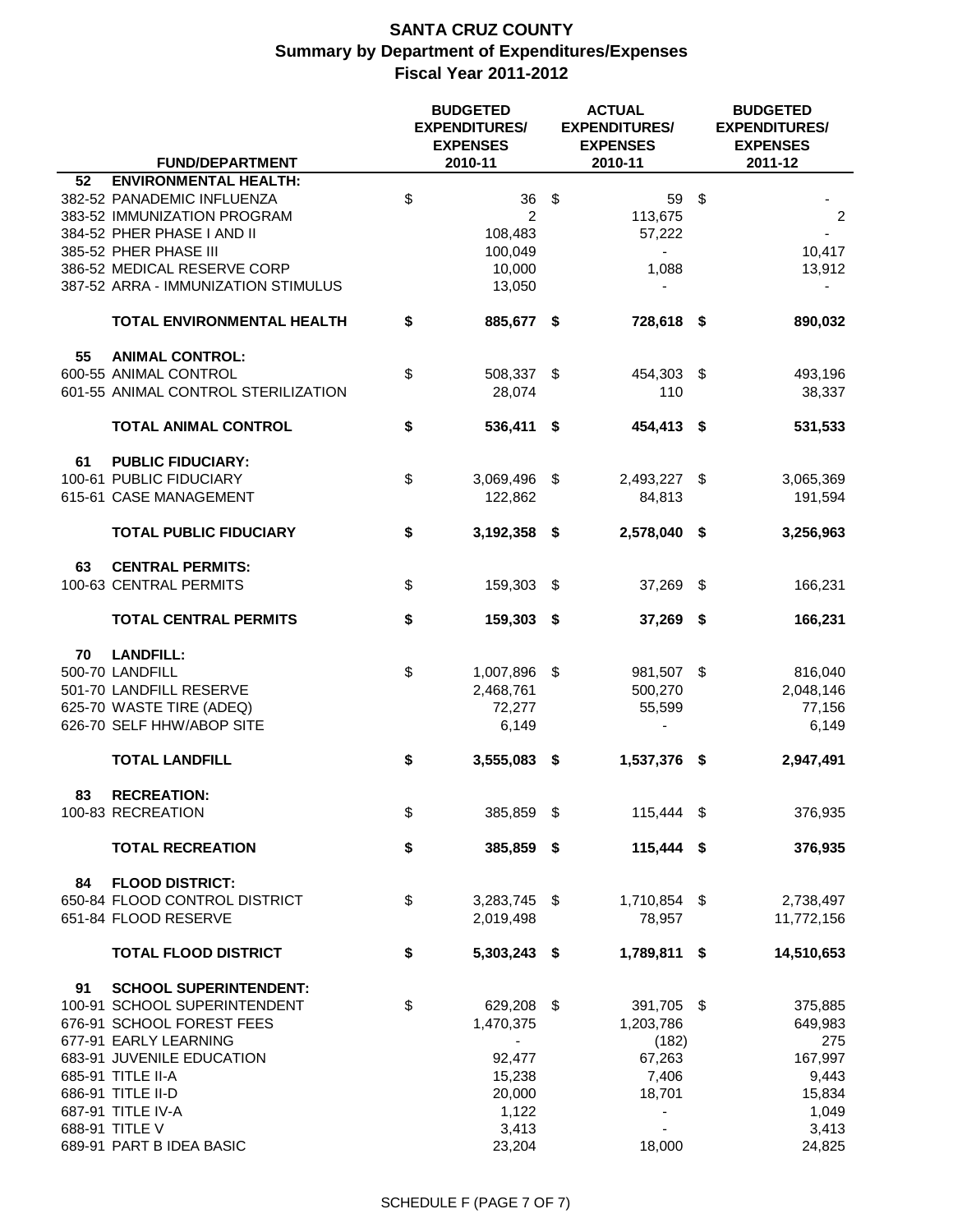|    |                                          | <b>BUDGETED</b><br><b>EXPENDITURES/</b><br><b>EXPENSES</b> |      | <b>ACTUAL</b><br><b>EXPENDITURES/</b><br><b>EXPENSES</b> | <b>BUDGETED</b><br><b>EXPENDITURES/</b><br><b>EXPENSES</b> |
|----|------------------------------------------|------------------------------------------------------------|------|----------------------------------------------------------|------------------------------------------------------------|
|    | <b>FUND/DEPARTMENT</b>                   | 2010-11                                                    |      | 2010-11                                                  | 2011-12                                                    |
| 91 | <b>SCHOOL SUPERINTENDENT:</b>            |                                                            |      |                                                          |                                                            |
|    | 690-91 CHEMICAL ABUSE                    | \$<br>10,695                                               | - \$ |                                                          | \$<br>10,519                                               |
|    | 691-91 COUNTY JAIL EDUCATION PROGRAM     | 88,675                                                     |      | 3,925                                                    | 125,591                                                    |
|    | 694-91 READING FIRST-TECHNICAL ASSIST    | 13,372                                                     |      |                                                          | 13,372                                                     |
|    | 695-91 READING FIRST-REGULAR             | 468                                                        |      |                                                          | 468                                                        |
|    | 697-91 TITLE II-TEACHER QUALITY AZRSC    | $\blacksquare$                                             |      | 1,631                                                    | $\blacksquare$                                             |
|    | 699-91 SPECIAL SERVICES 15-365           | 287,943                                                    |      | 21,200                                                   | 324,172                                                    |
|    | 701-91 1ST CENT COM. LEARNING            | 5,995                                                      |      | $\blacksquare$                                           | 5,995                                                      |
|    | 703-91 TEACHER QUALITY ENHANCEMENT       | 12,902                                                     |      | 4,603                                                    | 8,299                                                      |
|    | 704-91 IDEA BASIC JUVENILE SECURE CARE   | 11,791                                                     |      | 3,525                                                    | 11,788                                                     |
|    | 705-91 VOCATIONAL EDUCATION GUIDANCE     | 456                                                        |      | $\blacksquare$                                           | 456                                                        |
|    | 706-91 TAYLOR GRAZING FEES               | 5,619                                                      |      | 1,144                                                    | 6,371                                                      |
|    | 707-91 STATE CHEMICAL ABUSE              | 30                                                         |      |                                                          | 30                                                         |
|    | 710-91 MARIPOSA TOBACCO IGA              |                                                            |      | 39,412                                                   | 10,886                                                     |
|    | 711-91 IDEA BASIC ADULT SECURE CARE      | 10,000                                                     |      | 5,374                                                    | 8,755                                                      |
|    | 712-91 JUVENILE DETENTION LEARN          |                                                            |      | 8,683                                                    | 399                                                        |
|    | 713-91 ESA PROFESSIONAL DEVELOP PROJECT  | 55,000                                                     |      | 31,679                                                   | 55,000                                                     |
|    | 714-91 ARRA IDEA                         | 23,723                                                     |      | 20,412                                                   | 916                                                        |
|    | 951-91 INDIRECT COSTS                    | 2,082                                                      |      | 7,725                                                    | 8,821                                                      |
|    | 952-91 PROJECT CITIZENSHIP               |                                                            |      |                                                          | 2,431                                                      |
|    | 953-91 SCC CONSORTIUM DUES               | 245                                                        |      | 1,235                                                    | 290                                                        |
|    | 954-91 PROJECT CITIZENSHIP               | 81                                                         |      |                                                          | 81                                                         |
|    | TOTAL SCHOOL SUPERINTENDENT              | \$<br>2,784,114 \$                                         |      | 1,857,226 \$                                             | 1,843,344                                                  |
| 95 | WIA:                                     |                                                            |      |                                                          |                                                            |
|    | 490-95 CDBG PROJECTS                     | \$<br>60,385                                               | \$   |                                                          | \$<br>59,822                                               |
|    | 725-95 PROFESSIONAL DEVELOPMENT GRANT    | 170,000                                                    |      | 110,486                                                  |                                                            |
|    | 727-95 W.I.A. YOUTH IN SCHOOL            | 186,361                                                    |      | 243,648                                                  | 142,239                                                    |
|    | 728-95 W.I.A. YOUTH OUT OF SCHOOL        | 23,290                                                     |      | 58,761                                                   | 60,960                                                     |
|    | 729-95 W.I.A. GENERAL                    | 15,033                                                     |      | 10,061                                                   |                                                            |
|    | 731-95 LAND MANAGEMENT - WIA             | 10,665                                                     |      |                                                          | 10,665                                                     |
|    | 732-95 W.I.A. TANF SET A SIDE            | $\sim$                                                     |      | 30,690                                                   |                                                            |
|    | 733-95 DEPT OF EDUC. RECREATION GRANT    | 2,221                                                      |      |                                                          | 2,286                                                      |
|    | 734-95 WEED AND SEED - YEAR 5            | $\sim$ .                                                   |      | (38)                                                     | 37                                                         |
|    | 739-95 W.I.A. ADULT                      | 295,825                                                    |      | 308,822                                                  | 235,124                                                    |
|    | 740-95 W.I.A. DISLOCATED WORKER          | 97,411                                                     |      | 182,261                                                  | 163,745                                                    |
|    | 741-95 W.I.A. CARRYOVER                  | 10,053                                                     |      | 44,341                                                   | 66,898                                                     |
|    | 742-95 PROJECTS WITH INDUSTRIES          | 49                                                         |      | $\blacksquare$                                           | 49                                                         |
|    | 744-95 WIA VETS GRANT                    |                                                            |      | (317)                                                    | $\sim$                                                     |
|    | 746-95 WIA RAPID RESPONSE                |                                                            |      | 411                                                      | 19,264                                                     |
|    | 747-95 ADULT EDUCATION                   | 30,147                                                     |      | 18,245                                                   | 42,542                                                     |
|    | 748-95 WEED AND SEED - YEAR 2            | $\blacksquare$                                             |      | (940)                                                    |                                                            |
|    | 749-95 WIRED GRANT                       | 10,200                                                     |      | 12,000                                                   |                                                            |
|    | 750-95 WEED AND SEED - YEAR 4            |                                                            |      | 76                                                       |                                                            |
|    | 751-95 ADULT EDUCATION - EL/CIVICS       | 92,830                                                     |      | 108,752                                                  | 148,174                                                    |
|    | 752-95 ADULT EDUCATION - ELAA STATE      | 1,472                                                      |      |                                                          | 13                                                         |
|    | 754-95 CENTENIAL HERITAGE                | 4,964                                                      |      |                                                          |                                                            |
|    | 755-95 WEED AND SEED - YEAR 6            | 130,000                                                    |      | 76,251                                                   |                                                            |
|    | 756-95 COMMUNITY ENTREPRENEURS           |                                                            |      | 10,200                                                   |                                                            |
|    | 757-95 COMMUNITY BASED JOB TRAINING      | 59,760                                                     |      | 61,176                                                   |                                                            |
|    | 758-95 STATE ENERGY SECTOR PARTNERSHIP   |                                                            |      |                                                          | 130,206                                                    |
|    |                                          |                                                            |      |                                                          |                                                            |
|    | <b>TOTAL WIA</b>                         | \$<br>1,200,666 \$                                         |      | 1,274,885 \$                                             | 1,082,024                                                  |
|    |                                          |                                                            |      |                                                          |                                                            |
|    | TOTAL EXPENDITURES OF ALL DEPARTMENTS \$ | 74,597,307 \$                                              |      | 49,244,579 \$                                            | 76,677,132                                                 |